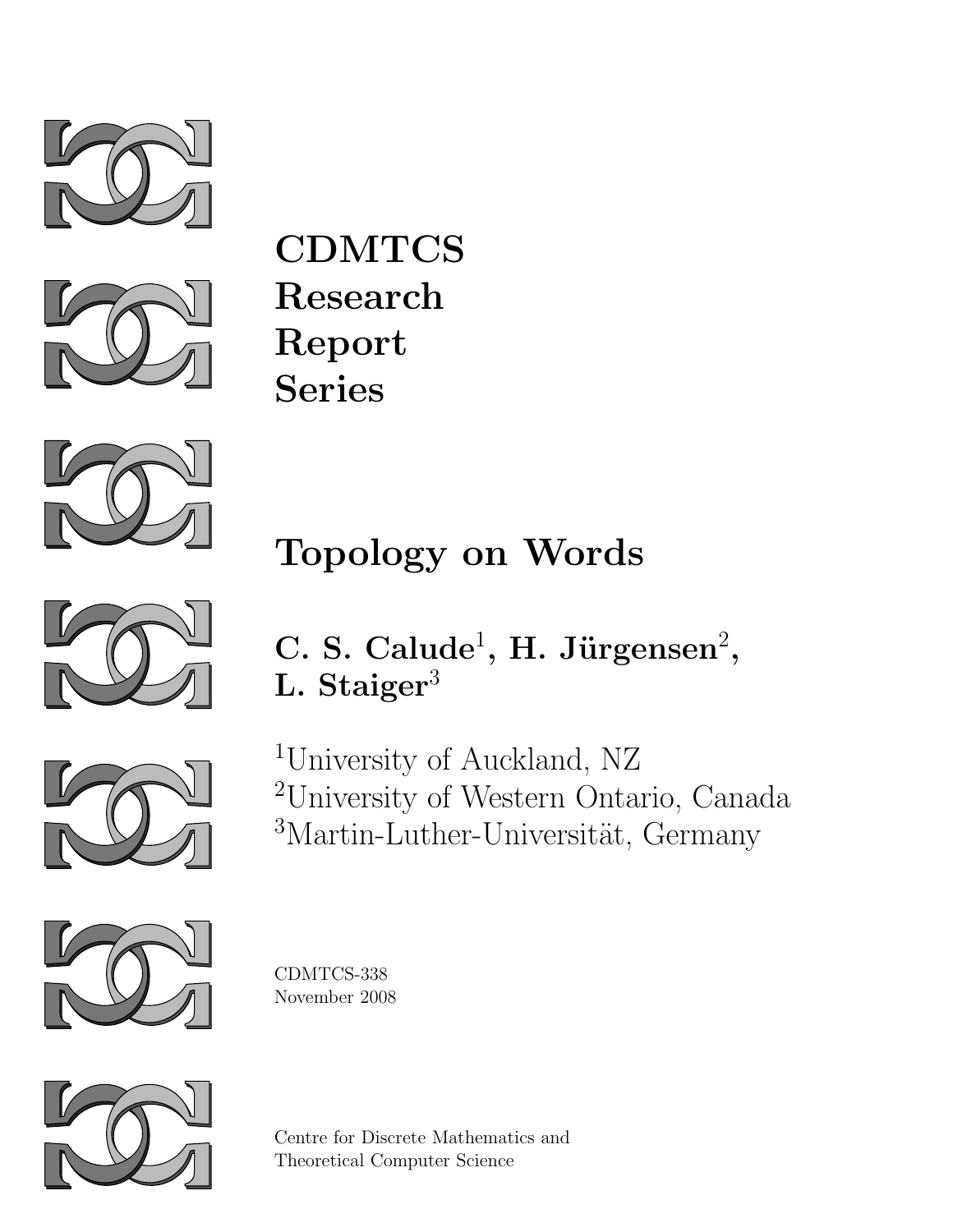# Topology on Words

Cristian S. Calude<sup>a</sup>, Helmut Jürgensen<sup>b</sup>, Ludwig Staiger<sup>c</sup>

<sup>a</sup>The University of Auckland, New Zealand  $b$  The University of Western Ontario, London, Canada and Universität Potsdam, Germany  $c<sub>Martin-Luther-Universität Halle-Wittenberg, Germany</sub>$ 

#### Abstract

We investigate properties of topologies on sets of finite and infinite words over a finite alphabet. The guiding example is the topology generated by the prefix relation on the set of finite words, considered as partial order. This partial order extends naturally to the set of infinite words; hence it generates a topology on the union of the sets of finite and infinite words. We consider several partial orders which have similar properties and identify general principles according to which the transition from finite to infinite words is natural. We provide a uniform topological framework for the set of finite and infinite words to handle limits in a general fashion.

Key words: formal languages, combinatorics on words, topology on words,  $\omega$ -languages, order-based topologies

#### 1 Introduction and Preliminary Considerations

We investigate properties of various topologies on sets of words over a finite alphabet. When X is a finite alphabet, one considers the set  $X^*$  of finite words over X, the set  $X^{\omega}$  of (right-)infinite words over X and the set  $X^{\infty} = X^* \cup X^{\omega}$ of all words over X. On the set  $X^{\infty}$  concatenation (in the usual sense) is a partial binary operation defined on  $X^* \times X^{\infty}$ .

Infinite words are commonly considered limits of sequences of finite words in the following sense. A finite word u is said to be a prefix of a  $w \in X^{\infty}$ , written as  $u \leq_{p} w$ , if there is a word  $v \in X^{\infty}$  such that  $w = uv$ ; when  $u \neq w$ , u is a proper prefix of w, written as  $u <_{p} w$ . Consider an infinite word w, and an infinite sequence  $w_1 <_p w_2 <_p w_3 <_p \cdots <_p w$ . Then it is natural to consider w as the limit  $\lim_{n\to\infty} w_n$ . This observation suggests the definition of a topology on  $X^*$ , the well-known prefix topology. It is a topology on  $X^*$  only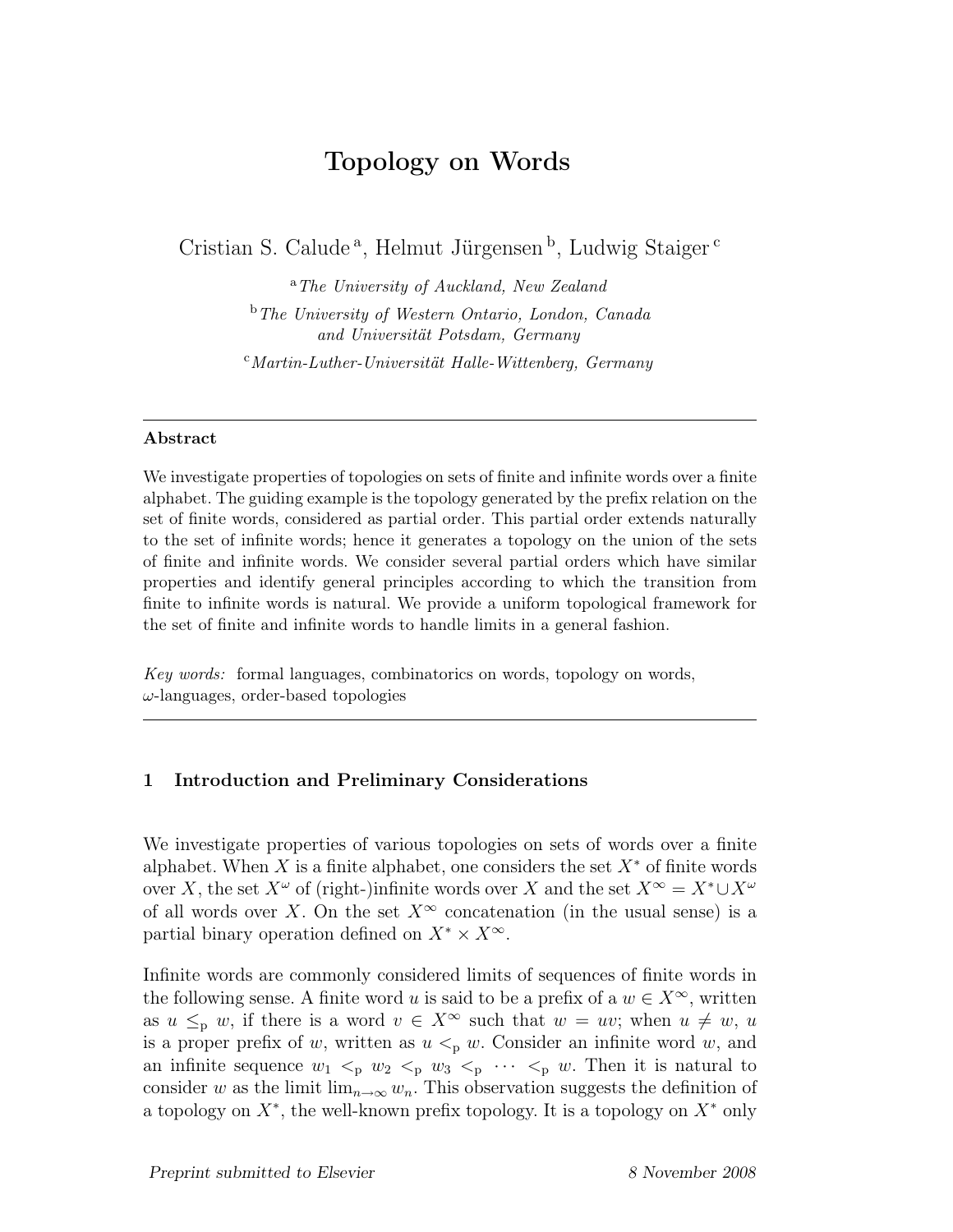and not on  $X^{\infty}$ ; thus, the convergence of a sequence of finite words to a limit in  $X^{\omega}$  is not easily explained in topological terms. To address this issue, one would need to consider a topology defined by the partial order  $\leq_{p}$  on  $X^{\infty}$  in which limits have the desired behaviour.

Given any partial order  $\leq$  on a set S, it seems to be natural to consider the topology Top<sub><</sub> generated by the family of sets  $\{w \mid w \in S, u \leq w\}_{u \in S}$  as open sets. In the case of  $S = X^*$ , several partial orders different from  $\leq_{\text{p}}$ have been studied, mainly in the context of defining classes of codes [31]. By comparing the resulting topologies and their implied concepts of limit, adherence, continuity and so on, we expect to uncover general properties of topologies on words.

Our present investigation was motivated by work on independence in mathematical theories, [6] by Calude, Jürgensen and Zimand, in which it was shown that the set of independent true statements in a sufficiently rich mathematical theory is "topologically large". To avoid trivial exceptions this result needed to be proved to hold for any "reasonable" topology on  $X^*$ ; indeed, if the result were restricted to just one topology, the prefix topology, for instance, one could argue that the statement is not so much about independence, but about the idiosyncrasies of that topology. This thought initiated a systematic investigation of "reasonable" topologies, mainly such which are naturally associated with classes of codes. While the result in  $\vert 6 \vert$  is expressed with respect to a class of topologies vastly greater than the class of topologies on  $X^*$  defined by partial orders, the problem of understanding, in detail, the properties of the latter type of topologies remained open.

We attempt to close this gap in the following sense. Let X and Y be finite alphabets; let  $\leq$  be a partial order defined "in the same way" on  $X^*$  and on  $Y^*$ . We consider the induced topology Top<sub>≤</sub> on  $X^*$ , which we then extend to  $X^{\infty}$ . Suppose  $\varphi: X^* \to Y^*$  is monotone with respect to  $\leq$ . How can the mapping  $\varphi$  be extended, in a natural fashion, to a mapping  $\overline{\varphi}: X^{\infty} \to Y^{\infty}$ ?

In particular, we investigate which partial orders on  $X^*$  yield reasonable extensions. It turns out that prefix-based partial orders, that is, partial orders  $\leq$  containing the prefix order, allow for such extensions of the topology Top<sub> $\lt$ </sub>. Moreover, we consider properties of the limits defined with respect to these topologies on  $X^*$  and their extensions. Specifically, we explore to which extent topologies derived from such partial orders  $\leq$  support a natural description of infinite words as limits of sequences of finite words thus allowing for the extension of  $\leq$ -monotone mappings as indicated above. An important issue is, how to present an infinite word  $\xi \in X^{\omega}$  as a limit of sequences, of order type  $ω$ , of finite words  $(w_i)_{i \in \mathbb{N}}$  in such a way that ξ is a limit point of  $(w_i)_{i \in \mathbb{N}}$  if and only if  $w_0 < w_1 < \ldots < w_j < \ldots < \xi$ .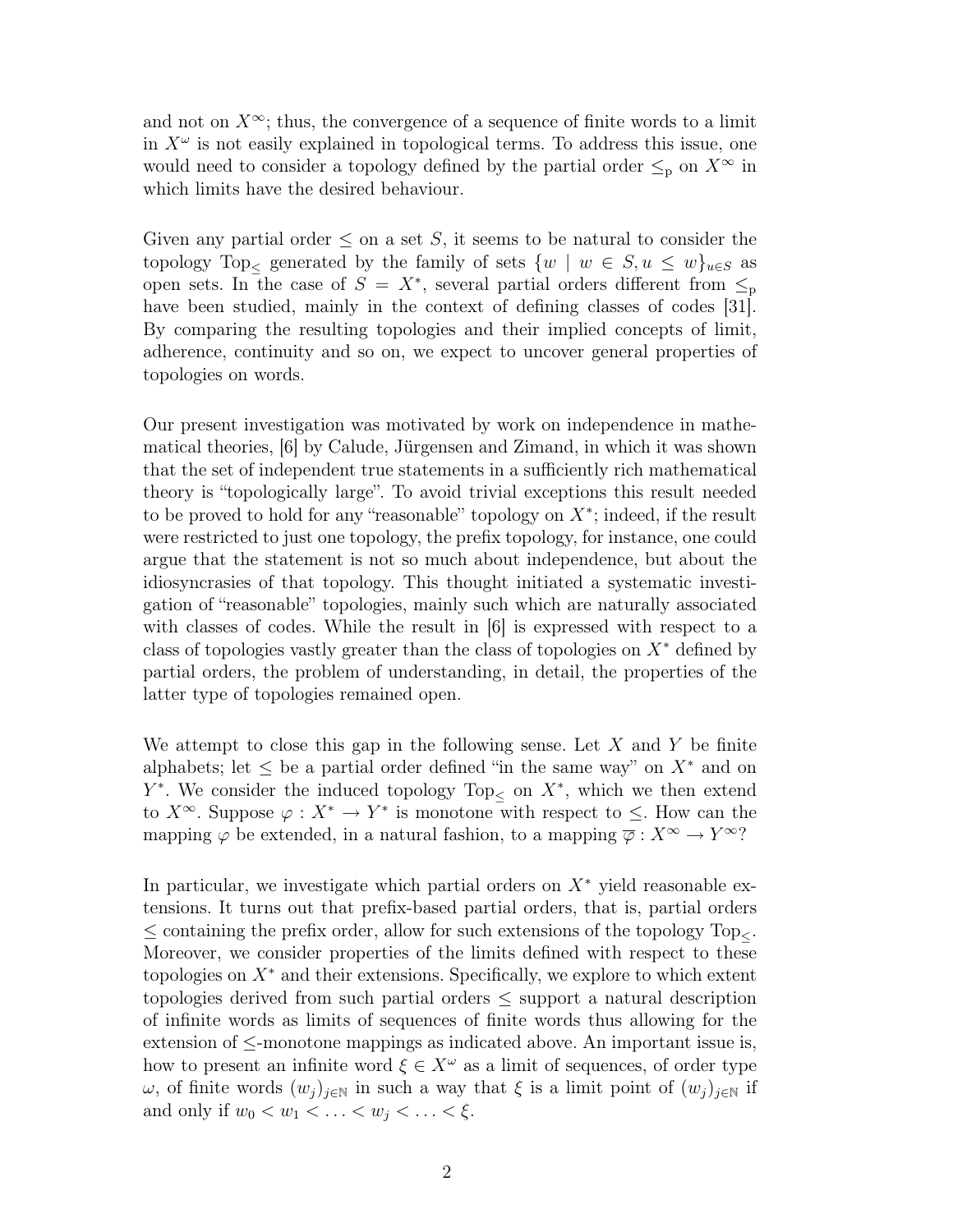In the case of the prefix order  $\leq_{p}$ , the concept of *adherence* plays a crucial rôle in extending continuous, that is,  $\leq_p$ -monotone, mappings from  $X^*$  to  $X^{\omega}$ . We apply the ideas leading to the definition of adherence to partial orders different from the prefix order. We then investigate the properties of the resulting generalized notion of adherence with respect to limits.

Several fundamentally different ways of equipping the set  $X^*$  with a topology are proposed in the literature. Roughly, these can be classified as follows:

- Topologies arising from the comparison of words.
- Topologies arising from languages, that is, sets of words.
- Topologies arising from the multiplicative structure.

A similar classification can be made for topologies on  $X^{\omega}$  and  $X^{\infty}$ . For  $X^{\infty}$ , topologies have not been studied much; however, to achieve a mathematically sound transition between  $X^*$  and  $X^{\omega}$ , precisely such topologies are needed.

Our paper is structured as follows. In Section 2 we introduce notation and review some basic notions. In Sections 4 and 5 we briefly discuss topologies for the sets of finite and of infinite words as considered in the literature. General background regarding topologies and specifics relevant to topologies on words are introduced in Section 3. In Section 6 we consider extensions of partial orders on  $X^*$  to  $X^{\omega}$ . Intuitively, the limits are related to reading from left to right, that is, according to the order type  $\omega$ ; topologies derived from partial orders rely on this idea. In Section 7 we explore this intuition. Section 8 provides a discussion of special cases. In Section 9 we summarize the ideas and discuss the results.

A preliminary version of this paper was presented at the Joint Workshop Domains VIII and Computability Over Continuous Data Types, Novosibirsk, September 11–15, 2007 [5].

## 2 Notation and Basic Notions

We introduce the notation used in the sequel and also review some basic notions.

By N we denote the set  $\{0, 1, \ldots\}$  of non-negative integers; R denotes the set of real numbers; let  $\mathbb{R}_+$  be the set of non-negative real numbers.

For a set S, card S is the cardinality of S, and  $2<sup>S</sup>$  is the set of all subsets of S. If T is also a set then  $S<sup>T</sup>$  is the set of mappings of T into S. The symbol  $\omega$  denotes the smallest infinite ordinal number. As usual,  $\omega$  is identified with the set N. Thus  $S^{\omega}$  is the set of all mappings of N into S, hence the set of all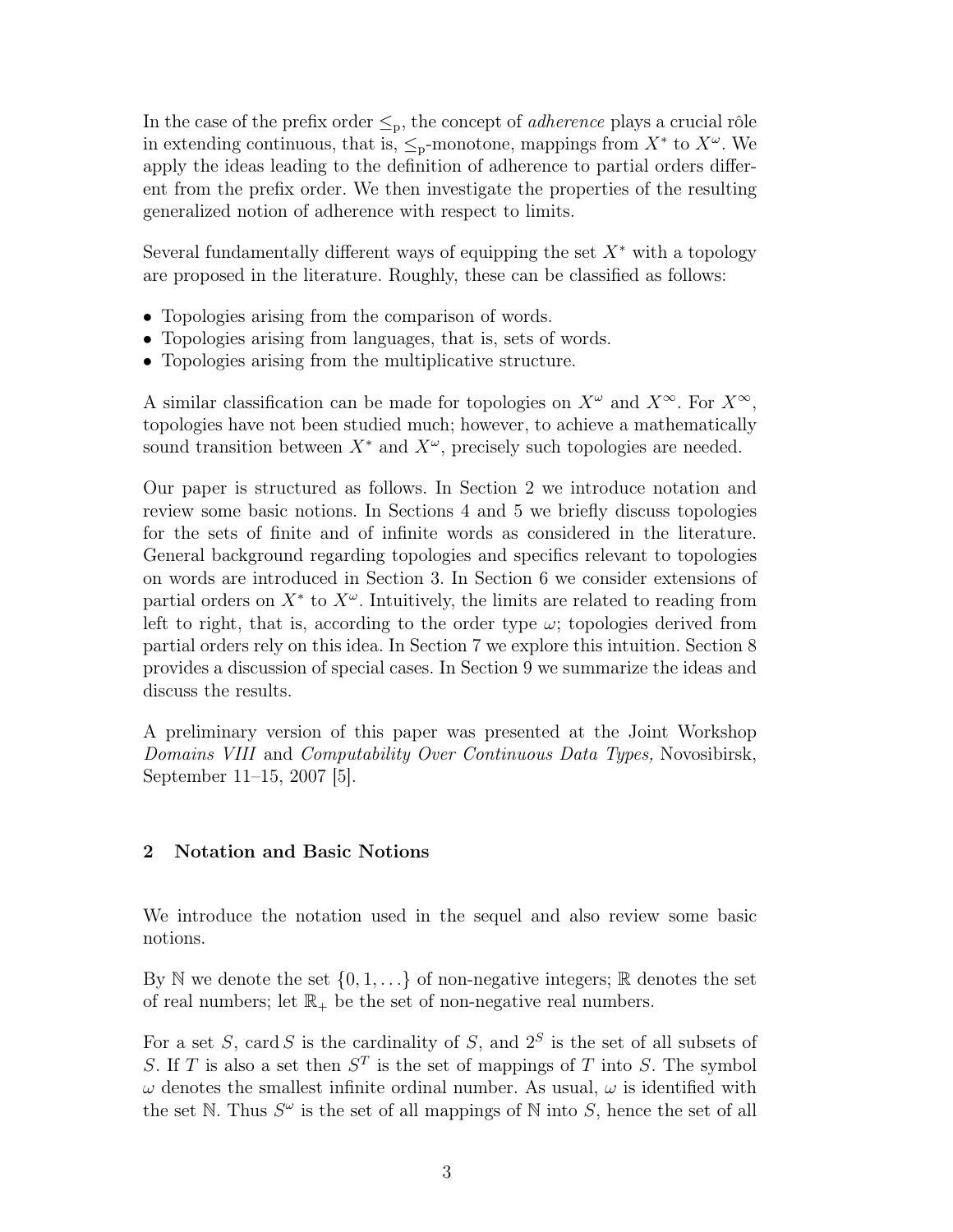infinite sequences of elements of S. When considering singleton sets, we often omit the set brackets unless there is a risk of confusion.

An *alphabet* is a non-empty, finite set. The elements of an alphabet are referred to as symbols or letters. Unless specifically stated otherwise, every alphabet considered in this paper has at least two distinct elements.

Let X be an alphabet. Then  $X^*$  denotes the set of all *(finite) words* over X including the *empty word*  $\varepsilon$ , and  $X^+ = X^* \setminus {\varepsilon}$ . The set  $X^{\omega}$  is the set of (right-)infinite words over X. Let  $X^{\infty} = X^* \cup X^{\omega}$ . With  $\gamma \in \{*, \omega, \infty\}$  a  $\gamma$ -word is a word in X<sup>γ</sup>. Similarly, a  $\gamma$ -language is subset of X<sup>γ</sup>. When we do not specify  $\gamma$ ,  $\gamma = \infty$  is implied. For a word  $w \in X^{\infty}$ ,  $|w|$  is its *length*.

On the set  $X^{\infty}$  concatenation (in the usual sense) is a partial binary operation defined on  $X^* \times X^{\infty}$ . With concatenation as operation  $X^*$  is a free monoid and  $X^+$  is a free semigroup; moreover,  $X^{\infty}$  can be considered as a left act (also called a left operand)<sup>1</sup> resulting in a representation of the monoid  $X^*$ as a monoid of (left) transformations of the set  $X^{\infty}$ .

We also consider the *shuffle product*  $\mu$  which is defined as follows: For  $u \in X^*$ and  $w \in X^{\infty}$ ,

$$
u \mathbf{m} w = \begin{Bmatrix} v \in X^{\infty}, \exists n \exists u_1, u_2, \dots, u_n \in X^* \\ \exists w_0, w_1, \dots, w_{n-1} \in X^* \exists w_n \in X^{\infty} \\ u = u_1 u_2 \cdots u_n, w = w_0 w_1 \cdots w_n, \\ v = w_0 u_1 w_1 u_2 \cdots w_{n-1} u_n w_n \end{Bmatrix}
$$

.

We consider binary relations  $\rho \subseteq X^* \times X^{\infty}$  and their restrictions to  $X^* \times X^*$ . Unless there is a risk of confusing the relations the latter is also just denoted by  $\varrho$ . Usually, such a relation is defined by some property of words,  $P$  say, and we write  $\varrho_P$  to indicate this fact. When the restriction of  $\varrho_P$  to  $X^* \times X^*$  is a partial or strict order, we write  $\leq_P$  or  $\leq_P$ , respectively.

The following relations play a special rôle in this paper, where  $u \in X^*$  and  $v \in X^{\infty}$ :

- Prefix order:  $u \leq_{p} v$  if  $v \in uX^{\infty}$ .
- Infix order:  $u \leq_i v$  if, for some  $w \in X^*$ ,  $v \in wuX^{\infty}$ .
- Embedding (or shuffle) order:  $u \leq_{e} v$  if, for some  $w \in X^{\infty}$ ,  $v \in u$  in w.

For the next definitions we need a total ordering on the alphabet  $X$  as afforded, for instance, by a bijective mapping  $\alpha$  of X onto the set  $\{1, 2, \ldots, q\}$  where  $q = \text{card } X$ . Let  $u = u_1 u_2 \cdots u_n$  and  $v = v_1 v_2 \cdots$  with  $u_1, u_2, \ldots, v_1, v_2, \ldots \in$  $X$ .

 $\overline{1}$  See [13] for basic definitions.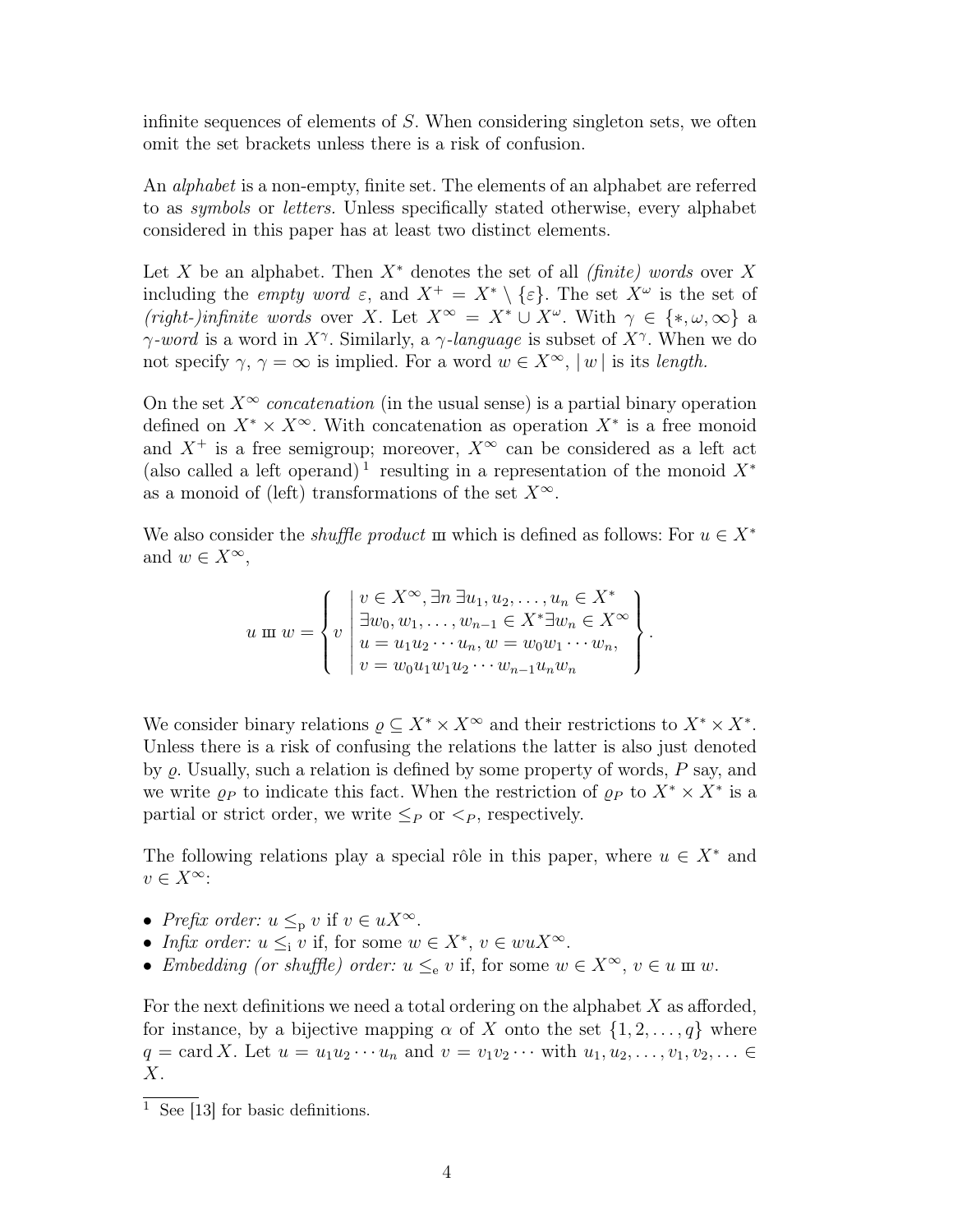- Lexicographic order: If  $u \nleq_{p} v$  and  $v \nleq_{p} u$ , let  $i_{0} = \min\{i \mid u_{i} \neq v_{i}\}.$  Then  $u \leq_{\text{lex}} v$  if  $u \leq_{p} v$  or if  $u \nleq_{p} v$ ,  $v \nleq_{p} u$  and  $\alpha(u_{i_0}) < \alpha(v_{i_0})$ .
- Quasi-lexicographic (or pseudo-lexicographic) order:  $u \leq_{q-\text{lex}} v$  if  $|u| < |v|$ of if  $|u| = |v|$  and  $u \leq_{\text{lex}} v$ .

If  $\leq$  is any one of these relations, then  $u < v$  if  $u \leq v$  and  $u \neq v$ .

For a more comprehensive list of important binary relations, especially partial orders, on finite strings and their rôles in the definition of classes of languages or codes see [31,54,65].

Let  $\leq$  be a partial order on  $X^*$ . The *right extension* of  $\leq$  to  $X^* \times X^{\infty}$  is defined as follows: For  $u \in X^*$  and  $v \in X^{\omega}$ ,  $u \leq v$  if there is a word  $w \in X^*$ such that  $w\leq_{\text{p}} v$  and  $u\leq w.$  For  $v\in X^{\infty},$  the set

$$
Pred_{\leq} v = \{ u \mid u \in X^*, u \leq v \}
$$

is the set of *predecessors* of v with respect to  $\leq$ . The set

$$
\text{Succ}_{\leq} v = \{ u \mid u \in X^{\infty}, v \leq u \}
$$

is the set of *successors* of v with respect to  $\leq$ . In particular, Succ<sub> $\lt v = \emptyset$  for</sub>  $v \in X^{\omega}$ . For  $L \subseteq X^{\infty}$ , let

$$
Pred_{\leq} L = \bigcup_{v \in L} Pred_{\leq} v \quad \text{and} \quad \text{Succ}_{\leq} L = \bigcup_{v \in L} \text{Succ}_{\leq} v.
$$

Specifically, we define  $\text{Pref} = \text{Pred}_{\leq_p}$  and  $\text{Inf} = \text{Pred}_{\leq_i}$ .

A  $*$ -language L is said to be *prefix-free* (or a *prefix code*) if, for all  $u, v \in L$ ,  $u \leq_{p} v$  implies  $u = v$ . Similarly, L is *infix-free* (or an *infix code*) if, for all  $u, v \in L$ ,  $u \leq_i v$  implies  $u = v$ . In general, for a binary-relation  $\varrho$ , a language is  $\rho$ -free (or  $\rho$ -independent) if, for all  $u, v \in L$ ,  $(u, v) \in \rho$  implies  $u = v$ . For further details concerning  $\rho$ -freeness and codes see [31].

#### 3 General Topologies

We now present some basic background concerning topologies; we use [21] and [35] as general references. For topologies on partially ordered sets see also [3,39]

#### 3.1 Definitions

A topology  $\tau$  on a set X is a pair  $\tau = (\mathcal{X}, \mathcal{O})$  where  $\mathcal{O} \subseteq 2^{\mathcal{X}}$  is a family of subsets, called *open sets*, containing  $X$  itself and being closed under finite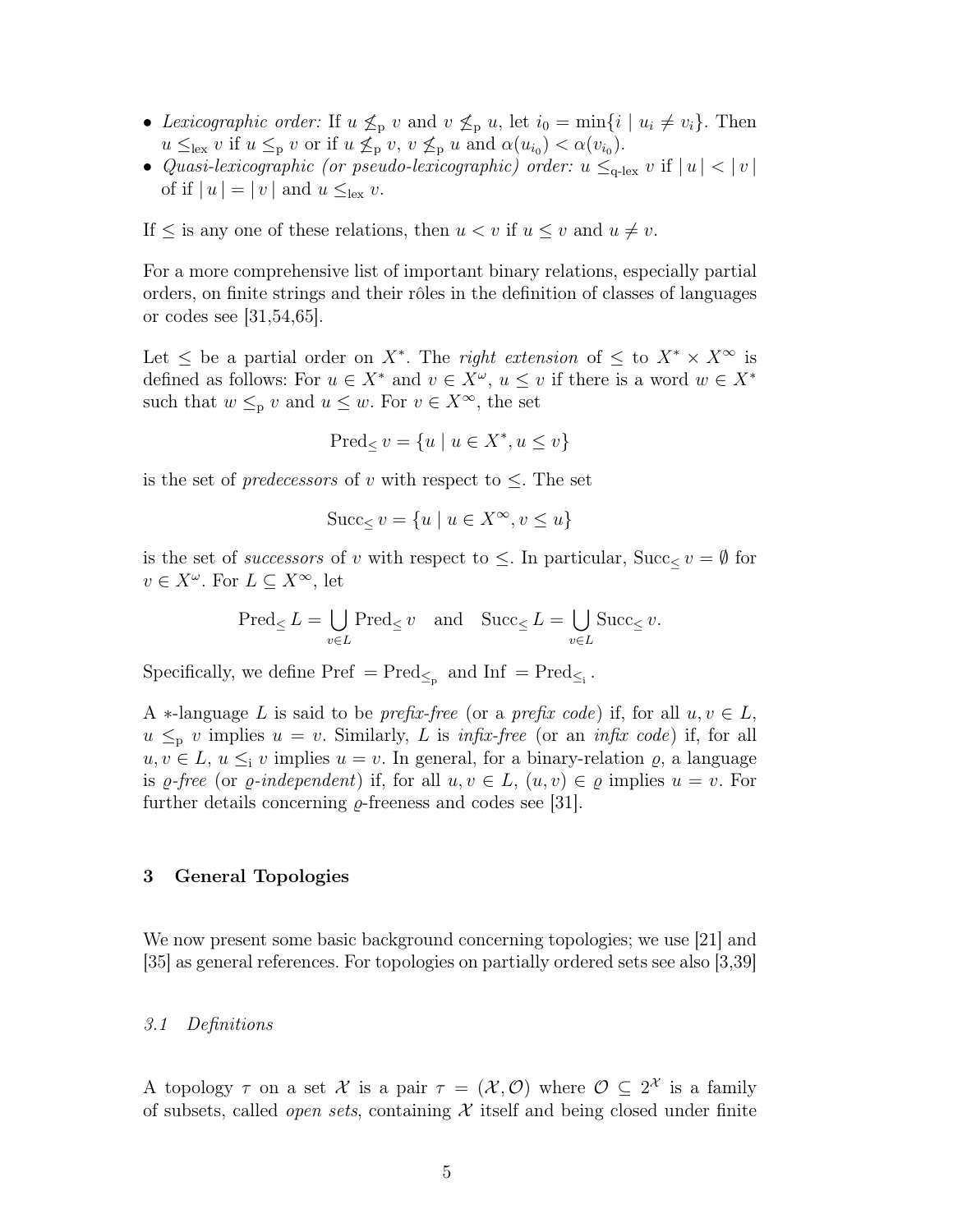intersections and arbitrary unions. Alternatively, a topology on  $\mathcal X$  can be defined by a *closure operator*  $cl: 2^{\mathcal{X}} \to 2^{\mathcal{X}}$  having the following properties:

$$
M \subseteq cl(M) \tag{1}
$$

$$
cl(M) = cl(cl(M))
$$
\n(2)

$$
cl(M_1 \cup M_2) = cl(M_1) \cup cl(M_2) \text{ and } (3)
$$

$$
cl(\emptyset) = \emptyset \tag{4}
$$

A set M satisfying  $cl(M) = M$  is said to be *closed*; the family of all complements of closed sets  $\mathcal{O} = \{M \mid M \subseteq \mathcal{X} \wedge cl(\mathcal{X} \setminus M) = \mathcal{X} \setminus M\}$  is closed under finite intersection and arbitrary union, thus a family of open sets.

A basis of a topology  $\tau = (\mathcal{X}, \mathcal{O})$  is a family  $\mathcal{B} \subseteq 2^{\mathcal{X}}$  such that every  $M \in \mathcal{O}$  is a union of sets in B. A sub-basis of a topology  $\tau = (\mathcal{X}, \mathcal{O})$  is a family  $\mathcal{B}' \subseteq 2^{\mathcal{X}}$ such that the family  $\{\bigcap_{j=1}^n M_j \mid n \in \mathbb{N} \wedge M_j \in \mathcal{B}' \text{ for } 1 \leq j \leq n\}$  is a basis of  $\tau$ . Every family  $\mathcal{B}' \subseteq 2^{\mathcal{X}}$  when used as a sub-basis defines a topology on  $\mathcal{X}$ .

A point  $x \in \mathcal{X}$  is an accumulation point of a set  $M \subseteq \mathcal{X}$  when  $x \in \text{cl}(M \setminus \{x\})$ . This condition is equivalent to that of every open set  $M'$  which contains x satisfying that  $M' \cap (M \setminus \{x\}) \neq \emptyset$ . One can define the closure via accumulation points:

$$
cl(M) = M \cup \{x \mid x \text{ is an accumulation point of } M\}.
$$
 (5)

For a topological space  $(\mathcal{X}, \mathcal{O})$  and a subset  $M \subseteq \mathcal{X}$  the pair  $(M, \mathcal{O}_M)$  with  $\mathcal{O}_M = \{ M \cap M' \mid M' \in \mathcal{O} \}$  is the subspace topology on M induced by  $(\mathcal{X}, \mathcal{O})$ . Here  $\mathcal{B}_M = \{M \cap M' \mid M' \in \mathcal{B}\}\$ is a basis for  $(M, \mathcal{O}_M)$  if  $\mathcal{B}$  is a basis for  $(\mathcal{X}, \mathcal{O})$ .

#### 3.2 Sequences and Limits

A sequence in a space X is an ordered family  $(x_i)_{i\in\mathbb{N}}$  where  $x_i \in \mathcal{X}$  but not necessarily  $x_i \neq x_j$  for  $i \neq j$ , that is, such a sequence is an element of  $\mathcal{X}^{\mathbb{N}}$ . A point x in a topological space  $(\mathcal{X}, \mathcal{O})$  is called a *limit point* of the sequence  $(x_i)_{i\in\mathbb{N}}$  if, for every open set  $M\in\mathcal{O}$  containing x, there is  $j_0\in\mathbb{N}$  such that  $x_j \in M$  for all  $j, j \geq j_0$ . The set of all limit points of a sequence  $(x_j)_{j\in\mathbb{N}}$ is denoted by  $\lim x_j$ . Observe that a sequence may have more than one limit point or no limit point at all.

In general topological spaces limit points of sequences are not sufficient to determine closed sets. In metric spaces the situation is different. Only the following holds true in general (see [21, Ch. I.6]).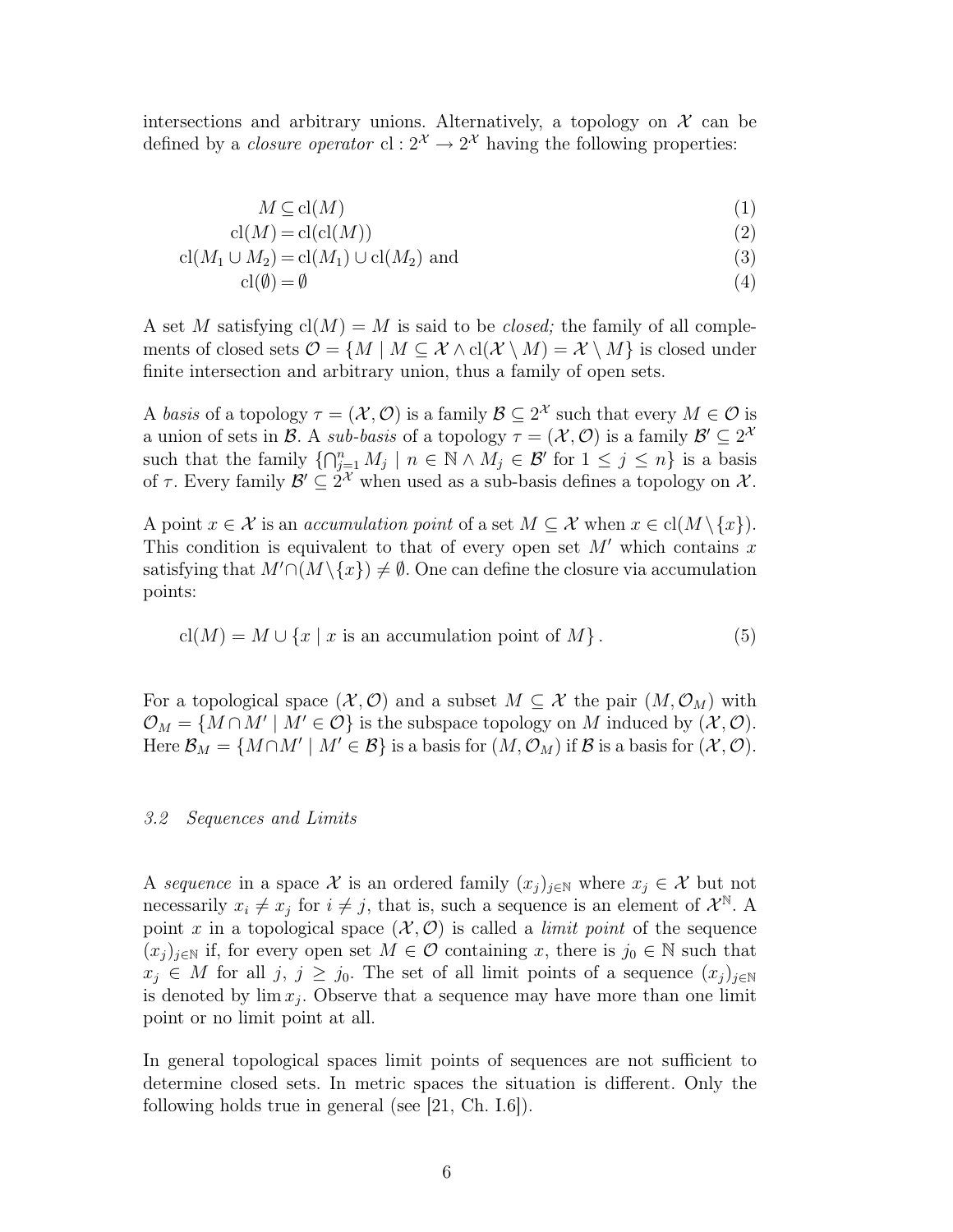**Theorem 1** If a topological space  $(X, \mathcal{O})$  has a countable basis then for every  $M \subseteq \mathcal{X}$  its closure  $cl(M)$  is the set of all limit points of sequences  $(x_i)_{i\in\mathbb{N}}$ where  $x_j \in M$  for all  $j \in \mathbb{N}$ .

A *cluster point* of a sequence  $(x_i)_{i\in\mathbb{N}}$  is a point x such that for every open set M' containing x there are infinitely many j such that  $x_j \in M'$  (see [21]). Similarly, a point  $x \in \mathcal{X}$  is a *cluster point* of a set  $M \subseteq \mathcal{X}$  if, for every open set  $M'$  containing x, the intersection  $M' \cap M$  is infinite.

**Remark 2** Every cluster point of M is also an accumulation point of M. In spaces where every finite set is closed, every accumulation point is also a cluster point.

The difference in the definitions of accumulation and cluster points is useful in the sequel as most of the spaces considered in this paper have finite subsets which are not closed.

3.3 Right Topology

In this last preliminary part we recall the concept of right (or ALEXANDROV) topology  $\alpha_{\leq}$  on a set X partially ordered by some relation  $\leq$ . This topology is generated by the basis of right-open intervals  $\mathbf{B}_x = \{y \mid y \in \mathcal{X} \land x \leq y\}$ . It has the following properties (see [21]).

**Proposition 3** Let  $(X, \leq)$  be a partially ordered set, and let  $\alpha_{\leq}$  be defined as  $(X, \mathcal{O}_{\le})$  where  $\mathcal{O}_{\le} = \{\bigcup_{x \in M} \mathbf{B}_x \mid M \subseteq \mathcal{X}\}\$ . Then the following hold true.

- (1)  $\mathbf{B}_x$  is the smallest open set containing x.
- (2) An arbitrary intersection of open sets is again open.
- (3) For every pair  $x, y \in \mathcal{X}$  there is an open set containing one of the points but not the other. In particular, if  $y \nleq x$  then  $x \notin B_y$ .
- (4) A point  $x \in \mathcal{X}$  is an isolated point, that is, the set  $\{x\}$  is open, if and only if x is a maximal element with respect to  $\leq$  in X.

Note that, because of Property 3,  $\alpha_<$  is a T<sub>0</sub>-topology.

#### 4 Review of Topologies for Finite Words

Several fundamentally different ways of equipping the set  $X^*$  with a topology are proposed in the literature, roughly classified as follows:

• Topologies arising from the comparison of words.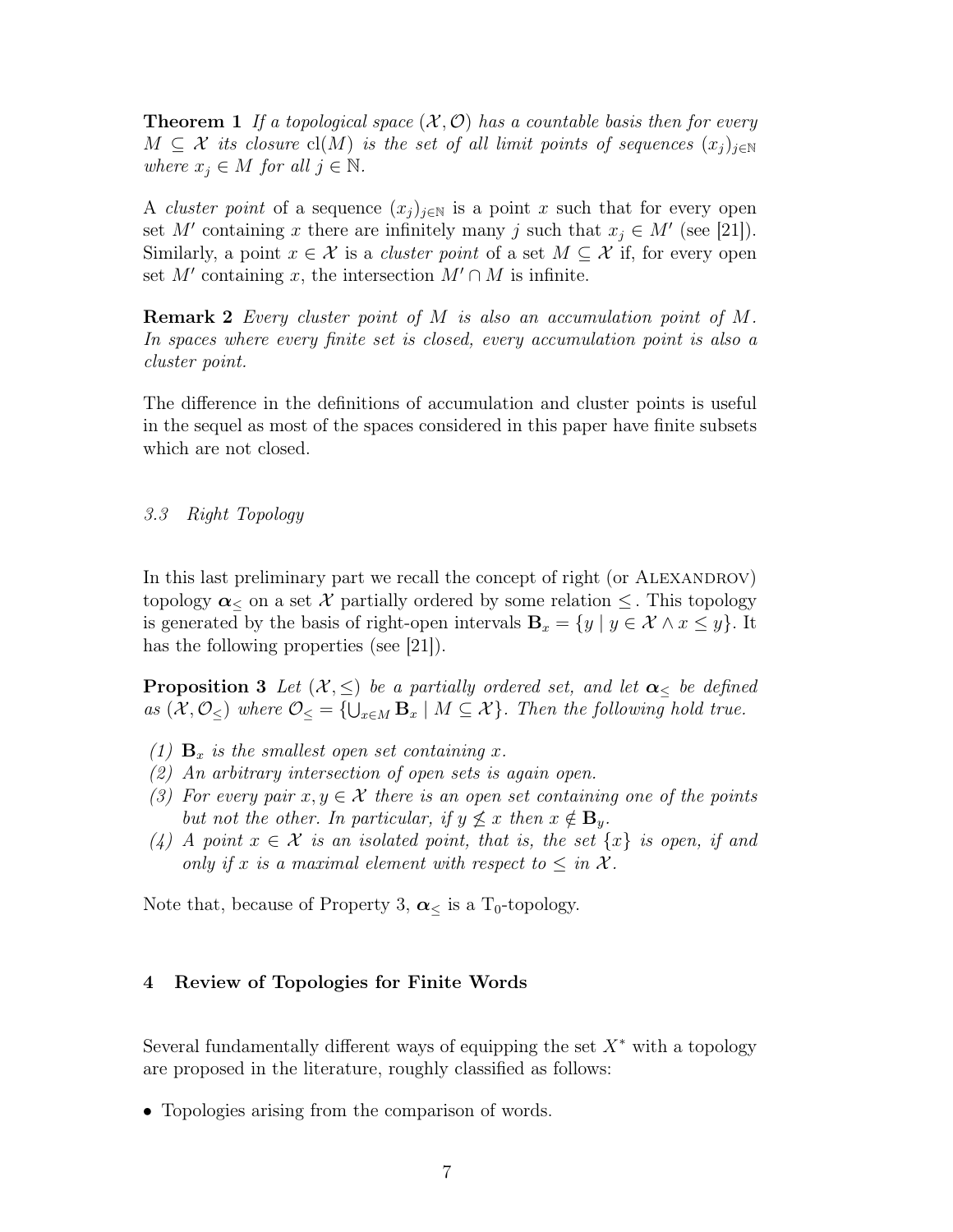- Topologies arising from languages.
- Topologies arising from the multiplicative structure.

In most cases, the intended application of the topology requires that  $X^*$  with the topology be a metric space.

Topologies related to  $X^*$  arise also when one considers the space of formal power series  $R\langle\langle X\rangle\rangle$  with a semiring R as co-efficient domain and with the elements of  $X$  as non-commuting variables (see [34], for example).

#### 4.1 Topologies from Comparing Words

At least two methods have been proposed for comparing words and deriving topologies from them. One of the historical origins is the theory of codes, where the size and, implicitly, the improbability of an error is measured in terms of the difference between words<sup>2</sup>. When only words of the same length are compared, as is the case in the theory of error correcting codes, the Hamming or the Lee metrics, depending on the physical context, are commonly used. The Hamming metric just counts the number of positions in which two words of the same length differ; the Lee metric assumes a cyclic structure on the alphabet  $X$  and reflects the sum of the cyclic differences of two words of the same length. Neither of these metrics seems to lead to a meaningful topology on the whole of  $X^*$ .

Also originating with the theory of codes is the Levenshtein distance [37] between words of arbitrary length; sometimes this distance measure is also called editing distance. It is widely used in the context of string matching algorithms as needed, for instance, in genome research. On the set  $X^*$  one considers the three operations  $\sigma$  of substituting a symbol,  $\iota$  of inserting a symbol and  $\delta$  of deleting a symbol. To change a word  $x \in X^*$  into a word  $y \in X^*$ , one can use a sequence of these operations; the reverse of this sequence will change  $y$  into  $x$ . The length of the shortest such sequence of operations is the Levenshtein distance<sup>3</sup> between x and y; the operation  $\sigma$  is redundant as it can be simulated by  $\iota\delta$ . Hence one gets two different distance measures  $d_{\sigma,\iota,\delta}$ and  $d_{\iota,\delta}$ , both being metrics, which give rise to homeomorphic topologies.

Another idea is proposed in [7]. Let  $f: X^* \to \mathbb{R}_+$  be an injective function such that  $f(\varepsilon) = 0$ . Then the function  $d_f: X^* \times X^* \to \mathbb{R}$  with  $d_f(x, y) =$  $| f(x) - f(y) |$  for  $x, y \in X^*$  is a metric. For example, with card  $X = q$ , let

 $\sqrt{2}$  See [31] for an explanation of the connection between error probability and difference of words.

<sup>3</sup> For algorithms to compare strings according to the Levenshtein distance and for applications to DNA-sequencing see [2] and [11].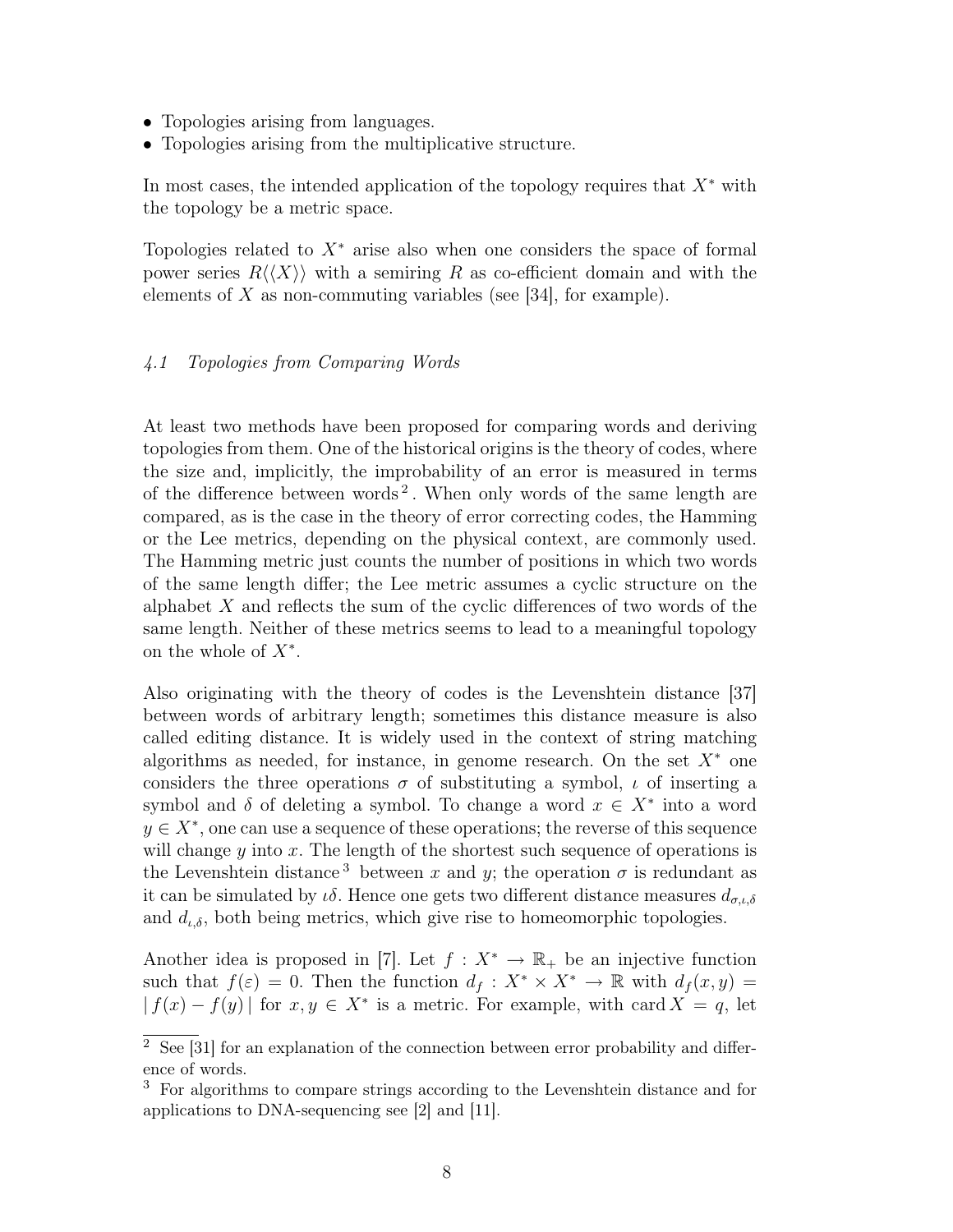$\alpha: X \to \{1, 2, \ldots, q\}$  be a bijection; for a word  $x = a_1 a_2 \cdots a_n \in X^*$  with  $a_i \in X$  for all i, let  $f(x) = \sum_{i=1}^n (q+1)^{-\alpha(a_i)}$ . Then f corresponds to the lexicographical ordering of words in the following sense:  $f(x) < f(y)$  if and only if  $x \leq_{\text{lex}} y$ .

In general, a partial order  $\leq$  on  $X^*$  gives rise to a topology  $Top_{\leq}$  defined by the family  $\{\text{Succ}_{\leq} u \mid u \in X^*\}$  as a subbase of open sets. Among these the prefix topology  $Top_{\leq_p}$  plays a special rôle as the concept of successor coincides with the usual left-to-right reading of words. For the prefix order  $\leq_p$  the set of successors of a word  $u \in X^*$  is the set  $uX^*$ .

For a given partial order, one can derive natural definitions of the notions of density and *convexity*. For the former, see [30,32]; for the latter, see [1], where the term of continuity is used instead. For additional information see [54,65].

Another interesting method by which a topology could be derived from the comparison of words is analysed in [9] in an abstract setting, not in any way related to orders on words.

#### 4.2 Topologies from Languages

Let  $L \subseteq X^*$  be a language (natural or formal) and let  $u, v \in X^*$ . A question raised early on in linguistics was how to quantify the comparison of the rôles played by the words u and v with respect to the language L (see [40]). The set  $C_L(u) = \{(x, y) \mid x, y \in X^*, xuy \in L\}$  of permitted contexts of u is called the distribution class of u. The distribution class of a word can be interpreted as a description of the syntactic or semantic category of the word. Thus one would like to express the topological relation between  $u$  and  $v$  in terms of a comparison of their distribution classes  $C<sub>L</sub>(u)$  and  $C<sub>L</sub>(v)$ . A probabilistic version of these relations was introduced in [33]. Generalizing these thoughts one attempts to compare classes of words, that is, languages. While most of the elementary concepts concerning distribution classes can easily be extended to ∞-languages, the topological consequences of such a generalization have not been explored.

Several different proposals for deriving topologies on  $X^*$  and for equipping  $X^*$  with a metric, which are based on the language theoretic concepts, are presented and analysed in [18,17,20,19,66,49,8].

Topologies on  $X^*$  which are not induced by order relations were considered in [47,48,51]. Further topological properties derived for languages, automata or grammars are studied in [12,64,41,63,27,10,53].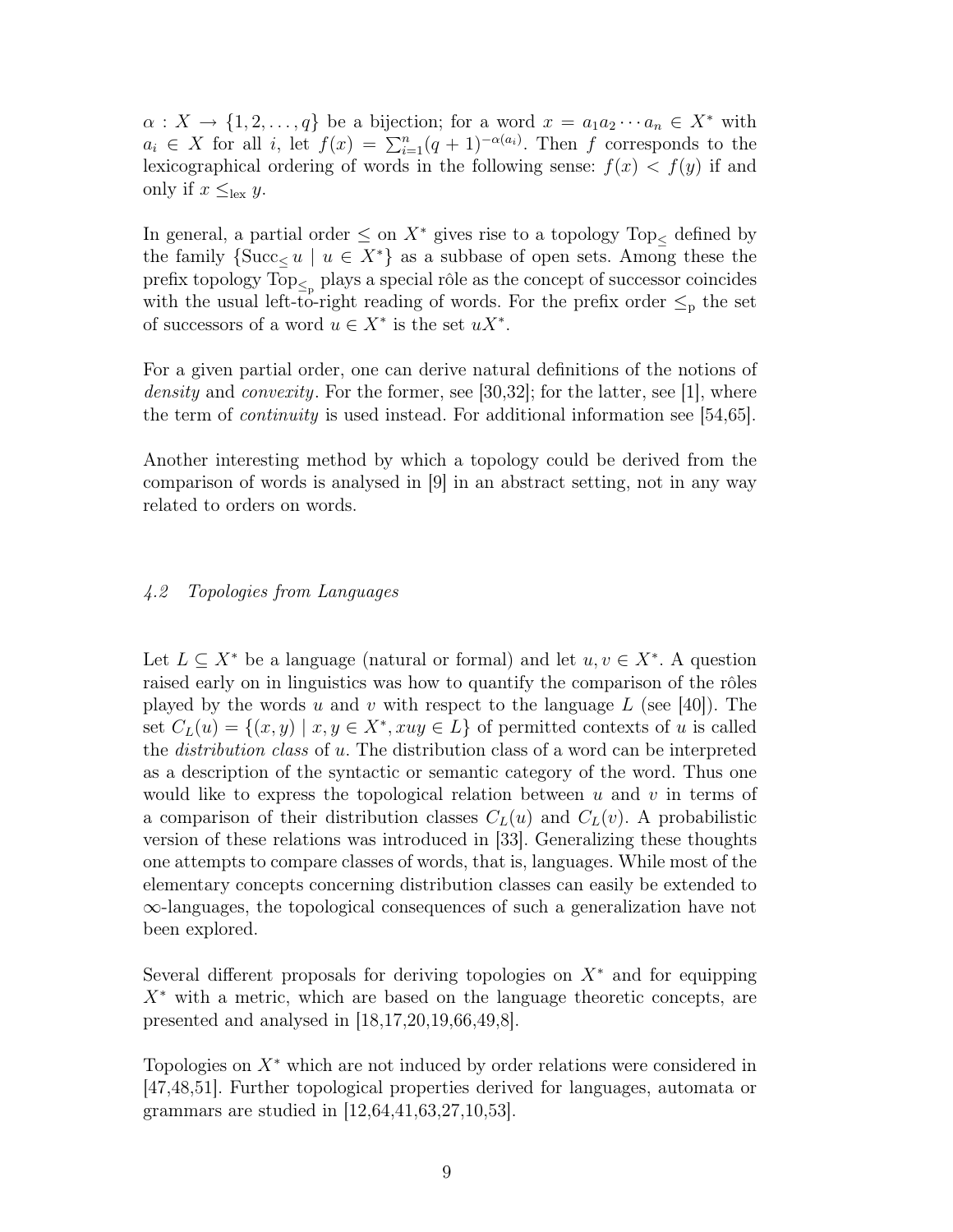#### 4.3 Topologies from the Multiplicative Structure

In [22] a topology for free groups was introduced (see also [46]). These ideas were generalized to free monoids, that is, to  $X^*$  in [44,45]. At this point we do not know how this work relates to our results.

#### 5 Review of Topologies for Finite and Infinite Words

It seems that for finite and infinite words one usually only considers the topology related to the prefix order. See [43] for a general introduction. These topologies resemble the ones defined on semirings of formal power series (see [34]).

Topologies on  $X^{\infty}$ , while needed for a sound definition of  $\omega$ -words as limits of sequences of ∗-words have not been studied much. As far as we know, the earliest such investigation is reported in [42,4]. There, instead of  $X^{\infty}$ , one considers  $(X \cup {\{\perp\}})^\omega$ , where  $\perp$  is a new symbol such that a ∗-word w is represented by  $w\perp^{\omega}$ ; the topology is then based on the prefix order.

As mentioned above , we are looking for a natural way of extending mappings from finite words to infinite words. The following method, applicable in the case of the prefix topology, will guide the ideas. Let  $\varphi : X^* \to X^*$  be a mapping which is monotone with respect to  $\leq_p.$  The natural extension of  $\varphi$ to a mapping  $\overline{\varphi}: X^{\infty} \to X^{\infty}$  is then defined by

$$
\overline{\varphi}(\xi) = \sup_{\leq p} \{ \varphi(w) \mid w \in X^* \wedge w \leq_p \xi \}
$$

as shown in Fig. 1. For language-theoretic aspects see [38,4,58].



Fig. 1. Extension of a mapping.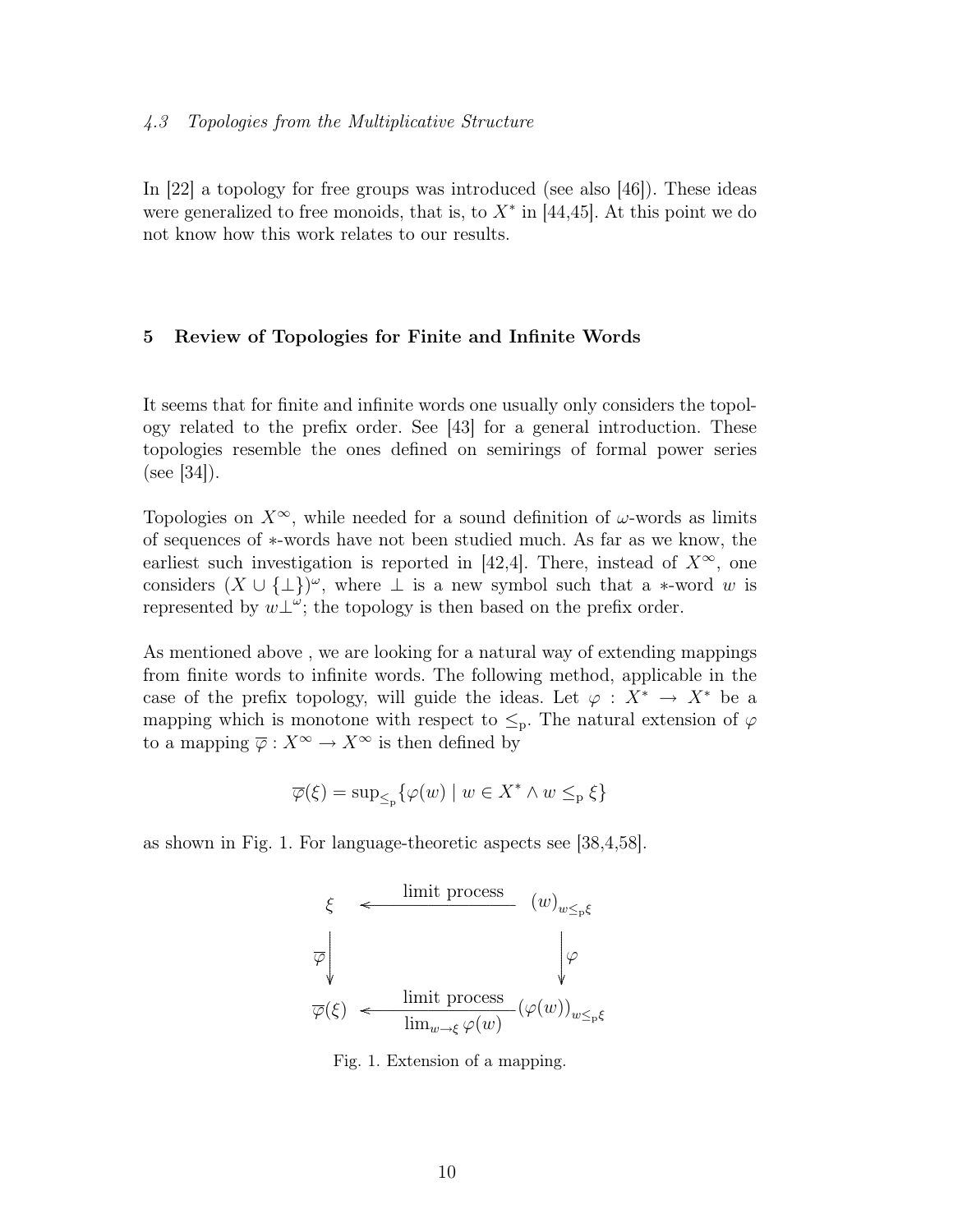#### 5.1 Topologies Related to the Prefix-Limit Process

We consider two topologies which are related to the extension process defined above. The first one is closely related to the topology of the Can-TOR-space  $(X^{\omega}, \varrho)$  where the function  $\varrho : X^{\omega} \times X^{\omega} \to \mathbb{R}$ , defined as  $\varrho(\xi,\zeta) = \inf\{(\text{card } X)^{-|w|} \mid w \in \text{Pref }\xi \cap \text{Pref }\zeta\} \text{ for } \xi,\zeta \in X^{\omega}, \text{ is a met$ ric.

#### 5.1.1 CANTOR Topology

For details regarding the CANTOR-topology we refer to  $[4]$ . As mentioned above, we introduce a new symbol  $\perp$  and represent the words  $w \in X^*$  by the infinite words  $w\perp^{\omega}$ . For  $\eta, \eta' \in X^{\infty}$  one has

$$
\varrho(\eta,\eta') = \begin{cases} 0, & \text{if } \eta = \eta', \\ (\text{card } X)^{1-\text{card (Pref }\eta \cap \text{Pref }\eta')}, & \text{otherwise.} \end{cases}
$$

Thus, the space  $(X^{\infty}, \rho)$  is considered as a subspace of the CANTOR-space  $((X \cup {\{\perp\}})^{\omega}, \varrho)$  with all  $w \in X^*$  as *isolated* points.

#### 5.1.2 REDZIEJOWSKI's Topology

A different approach to defining a natural topology on  $X^{\infty}$  is proposed in [50]. We refer to this topology as  $\tau_R$ .

**Definition 4** Let  $W \subseteq X^*$  and  $F \subseteq X^{\omega}$ . We define  $\overrightarrow{W} = {\xi \mid \xi \in X^{\omega} \land \eta}$  $\text{Pref} \xi \cap W$  is infinite} and the closure  $\text{cl}_R(W \cup F) = W \cup F \cup \overline{W}$ .

We list a few properties of the topology  $\tau_R$  (see [50]).

**Proposition 5** The topology  $\tau_R$  on  $X^{\infty}$  has the following properties:

- (1) The topology  $\tau_R$  is not a metric topology.
- (2) Every subset  $F \subseteq X^{\omega}$  is closed.
- (3) The topological space  $(X^{\infty}, \tau_R)$  is completely regular, hence a HAUS-DORFF space.
- (4) In contrast to the CANTOR topology, where  $\lim_{n\to\infty} 0^n \cdot 1 = 0^\omega$ , the sequence  $(0^n \tcdot 1)_{n \in \mathbb{N}}$  has no limit in  $\tau_R$ , while  $\lim_{n \to \infty} 0^n = 0^\omega$  in both topologies.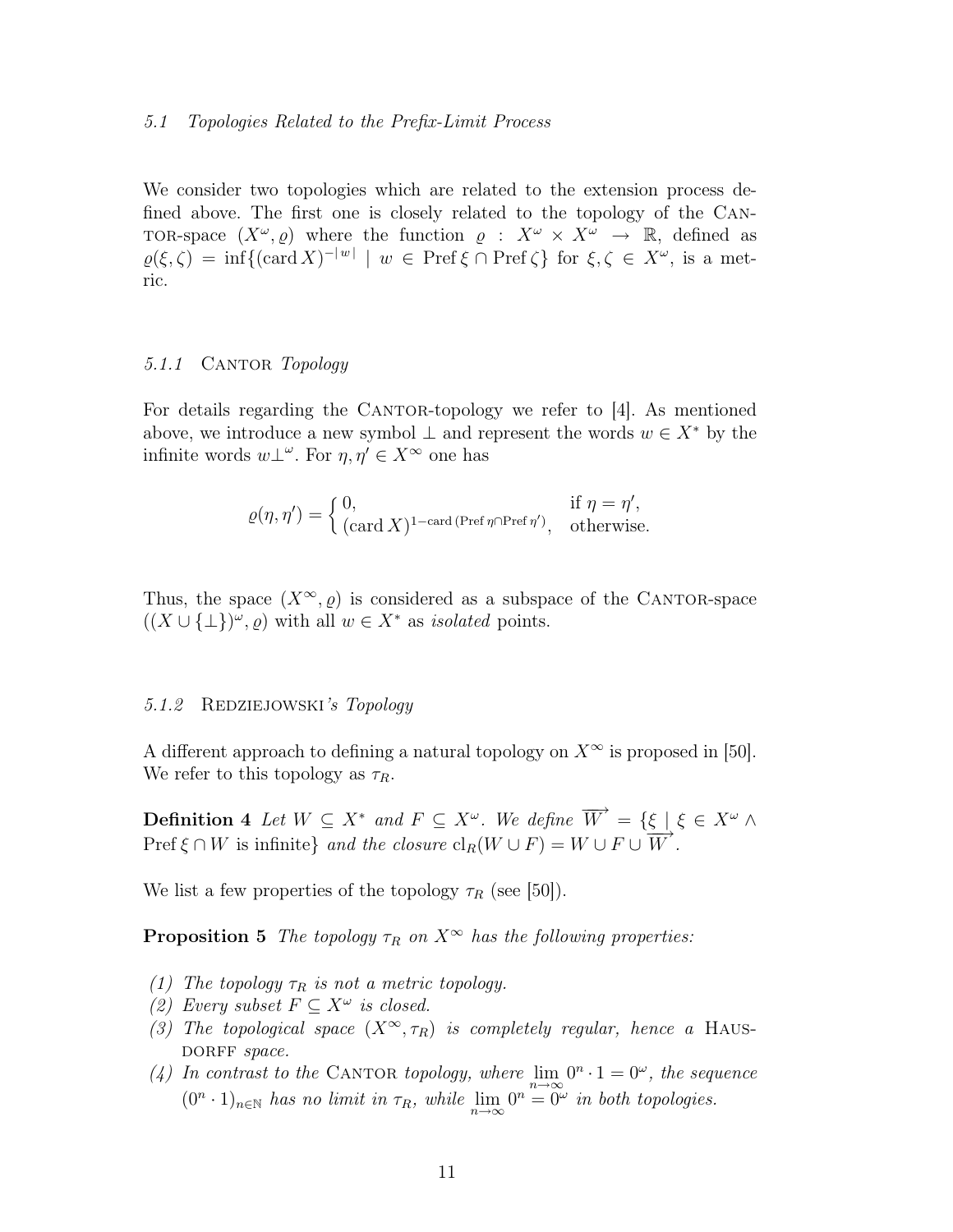#### 5.2 Adherences

An operator, very much similar to that of the closure operator in the CANTOR topology, called *adherence*, (or **ls**-*operator*) was introduced to formalize the transition from finite to infinite words (see [57,61,38,42,4,58,59,26,28,36,15,23– 25,55]). Adherence is defined as an operator on languages as follows.

**Definition 6** The adherence of a language  $W \subseteq X^*$  is the set Adh  $W = \{\xi \mid$  $\xi \in X^{\omega} \wedge \text{Pref} \xi \subseteq \text{Pref} W$ .

An  $\omega$ -word  $\xi$  is an element of Adh W if and only if, for all  $v \leq_{p} \xi$ , the set  $W \cap vX^*$  is infinite.

#### 5.2.1 Adherence and topologies

The following facts connect the concept of adherence with the closure operator in the CANTOR topology of  $X^{\infty}$ .

**Proposition 7** Let  $W \subseteq X^*$  and  $F \subseteq X^{\omega}$ . In the CANTOR topology on  $X^{\infty}$ the following properties obtain:

- (1) The adherence Adh W is the set of cluster points of W.
- (2) The closure of  $W \cup F$  is the set  $W \cup$  Adh  $(W \cup$  Pref F).

#### 5.2.2 Adherences as Limits

Given the connection between adherence and closure, it is not surprising that adherence can be viewed as a kind of limit as explained in the sequel.

**Proposition 8** Let  $\varphi : X^* \to X^*$  be a mapping which is monotone with respect to  $\leq_{p}$  and let  $\xi \in X^{\omega}$ . If the set  $\varphi(\text{Pref}\,\xi)$  is infinite then  $\{\overline{\varphi}(\xi)\}$  = Adh  $\{\varphi(w) \mid w <_{\mathbf{p}} \xi\}.$ 

**Definition 9** A mapping  $\varphi : X^* \to Y^*$  is said to be totally unbounded if  $\varphi(W)$  is infinite whenever  $W \subseteq X^*$  is infinite.

**Theorem 10** [57,61,38,4,58] If  $\varphi : X^* \to Y^*$  is totally unbounded and monotone with respect to  $\leq_{\text{p}}$  then  $\overline{\varphi}(\text{Adh} W) = \text{Adh} \varphi(W)$  and  $\overline{\varphi}^{-1}(\text{Adh} W) =$ Adh  $\varphi^{-1}$ (Pref W).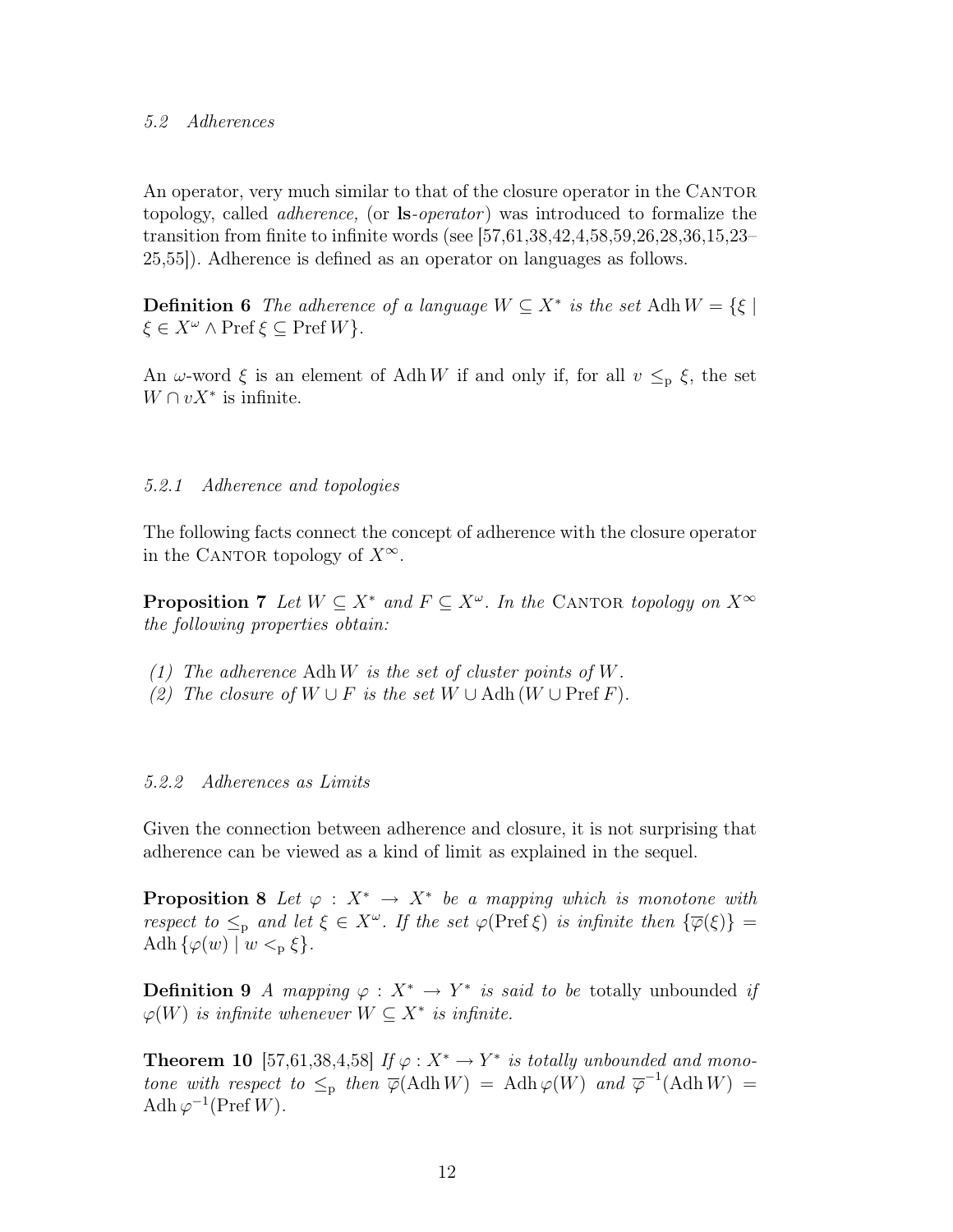#### 6 Extending Partial Orders

As mentioned above the need to consider partial orders different from the prefix order arose from the following general consideration in [6]: We needed to make a statement about density of a certain kind of languages with respect to all kinds of reasonable topologies; the prefix topology would have been just one special, albeit natural, case. Moreover, we needed a topologically wellfounded transition between  $X^*$  and  $X^{\infty}$  which did not rely on the artifact of a padding symbol like ⊥ considered before. Therefore, in this section we consider extensions of partial orders  $\leq$  on  $X^*$  to the set  $X^{\infty}$ . Since we want the infinite words to be limits of sequences of finite words, we make them maximal elements in the extended order.

**Definition 11** Let  $\leq$  be a partial order on  $X^*$ . The relation  $\preceq$  on  $X^{\infty} \times X^{\infty}$ defined by

$$
\eta \preceq \eta' \Longleftrightarrow \begin{cases} \eta \leq \eta', & \text{if } \eta, \eta' \in X^*, \\ \eta = \eta', & \text{if } \eta, \eta' \in X^\omega, \\ \exists v \ (v \in X^* \land \eta \leq v <_{\text{p}} \eta'), & \text{if } \eta \in X^* \text{ and } \eta' \in X^\omega. \end{cases} \tag{6}
$$

is called the extension of  $\leq$ .

In order to show that  $\preceq$  as defined in Definition 11 is indeed a partial order on  $X^{\infty}$  with all  $\xi \in X^{\omega}$  as maximal elements it suffices to verify that  $\preceq$  is transitive on  $X^{\infty}$ . This follows from Equation (6) and the transitivity of  $\leq$ on  $X^*$ .

A partial order  $\leq$  on  $X^{\infty}$  derived from a partial order  $\leq$  on  $X^*$  according to Equation (6) is called an extended partial order; when there is no risk of confusion, we denote the original partial order and its extension by the same symbol  $\leq$ .

A characteristic property of extended partial orders is that, for  $w \in X^*$  and  $\xi \in$  $X^{\omega}$ , the inequality  $w <_{p} \xi$  implies  $w < \xi$ . From the third case of Definition 11 one conludes:

**Remark 12** Let  $\leq$  be an extended partial order on  $X^{\infty}$ . For all  $\xi \in X^{\omega}$  and all  $w \in X^*$ , if  $w <_{p} \xi$  then  $w \leq \xi$ . Thus Pref  $\xi \subseteq \text{Pred}_{\leq} \xi$ .

Thus, from Definition 11, we obtain a relation between the sets  $\mathbf{B}_w = \{ \eta \mid \eta \in \mathbb{R} \}$  $X^{\infty} \wedge w \leq \eta$  = Succ<sub>≤</sub> w and Pref  $\xi$  for  $w \in X^*$  and  $\xi \in X^{\omega}$ .

**Proposition 13** Let  $\xi \in X^{\omega}$ ,  $w \in X^*$ , and let  $\leq$  be an extended partial order on  $X^{\infty}$ . Then  $\xi \in \mathbf{B}_w$ , that is,  $w \leq \xi$ , if and only if  $\text{Pref} \xi \cap \mathbf{B}_w \neq \emptyset$ .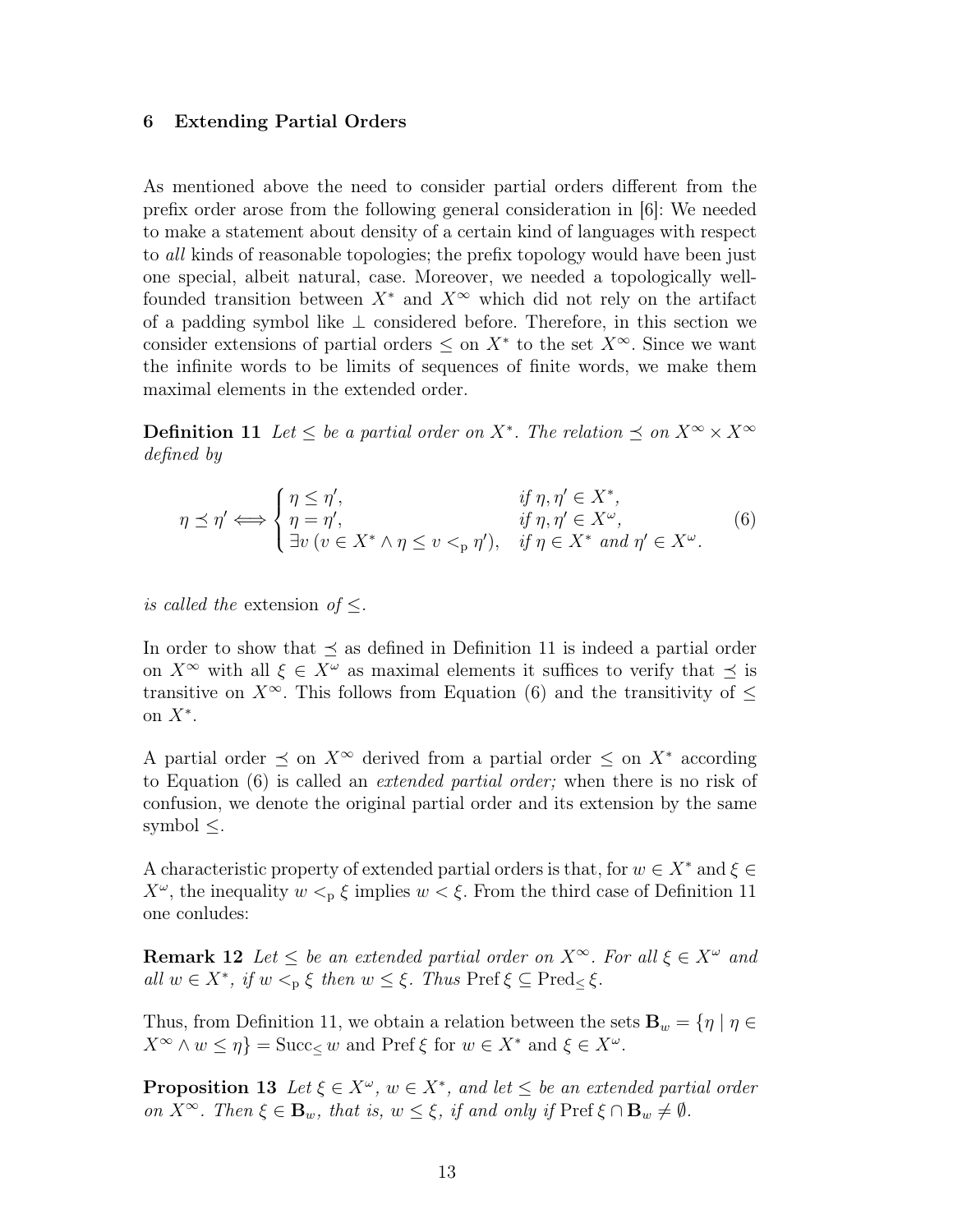**PROOF.** If  $w \leq \xi$  there is a  $u <_{p} \xi$  such that  $w \leq u$ . Conversely, if Pref  $\xi \cap \mathbf{B}_w \neq \emptyset$  then there is a  $u \in X^*$  such that  $u <_{p} \xi$  and  $w \leq u$ ; hence  $w \leq \xi$  by Definition 11.

**Definition 14** An extended partial order  $\leq$  is called confluent if, for all  $w, v \in X^*$  and all  $\xi \in X^{\omega}$  with  $w, v \leq \xi$ , there is a word  $u \in X^*$  such that  $w, v \leq u$  and  $u <_{p} \xi$ .

The situation in Definition 14 is illustrated in Fig. 2. For a confluent extended partial order  $\leq$  we have either  $\mathbf{B}_w \cap \mathbf{B}_v = \emptyset$  or  $uX^{\omega} \subseteq \mathbf{B}_w \cap \mathbf{B}_v$  for some  $u \in X^*$ .



Fig. 2. The situation of Definition 14.

**Example 15** Let  $X = \{a, b\}$ . The extension of the suffix-relation  $\leq_s$  is not confluent. We have  $a, b \leq_{s} (ab)^{\omega}$  but there is no  $u \in \{a, b\}^*$  such that  $a, b \leq_{s} u$ .

By Corollary 20 and Example 21 below, the extensions of several highly relevant partial orders are indeed confluent. For extended partial orders we obtain the following equivalence.

**Lemma 16** Let  $\leq$  be an extended partial order. The relation  $\leq$  is confluent if and only if  $\mathbf{B}_w \cap \mathbf{B}_v = \bigcup_{\substack{u \in X^* \\ w,v \leq u}} \mathbf{B}_u$  for all  $w, v \in X^*$ .

**PROOF.** For all  $u, v \in X^*$  one has  $v \leq u$  if and only if  $\mathbf{B}_u \subseteq \mathbf{B}_v$  for any extended partial order ≤. This proves the inclusion ⊇.

Now assume that  $\leq$  is confluent. We prove the converse inclusion. Let  $\eta \in$  $\mathbf{B}_w \cap \mathbf{B}_v$ , that is,  $w, v \leq \eta$ . If  $\eta \in X^*$  then  $\eta \in \mathbf{B}_{\eta} \subseteq \bigcup_{w,v \leq u} \mathbf{B}_u$ . If  $\eta \in X^{\omega}$ , in view of Definition 14 there is a  $u \in X^*$  with  $w, v \leq u \leq_p \eta$ . This yields  $\eta \in \mathbf{B}_u$ .

To prove the converse implication consider  $w, v \in X^*$  and  $\xi \in X^{\omega}$  with  $w, v \leq$ ξ. Then  $\xi \in \mathbf{B}_w \cap \mathbf{B}_v = \bigcup_{w,v \leq u} \mathbf{B}_u$ . Consequently there is a  $u \in X^*$  such that  $w, v \leq u$  and  $\xi \in \mathbf{B}_u$ , that is,  $u <_{p} \xi$ .

Lemma 16 gives a representation of  ${\bf B}_w \cap {\bf B}_v$  as a (possibly empty) union of sets  $\mathbf{B}_u$  with  $u \in X^*$ . In a minimal representation of  $\mathbf{B}_w \cap \mathbf{B}_v$  as a union  $\bigcup_{\substack{u \in W \\ w,v \leq u}} \mathbf{B}_u$  of sets where  $W \subseteq X^*$ , the index set W can be finite or infinite, even for the same relation  $\leq$ .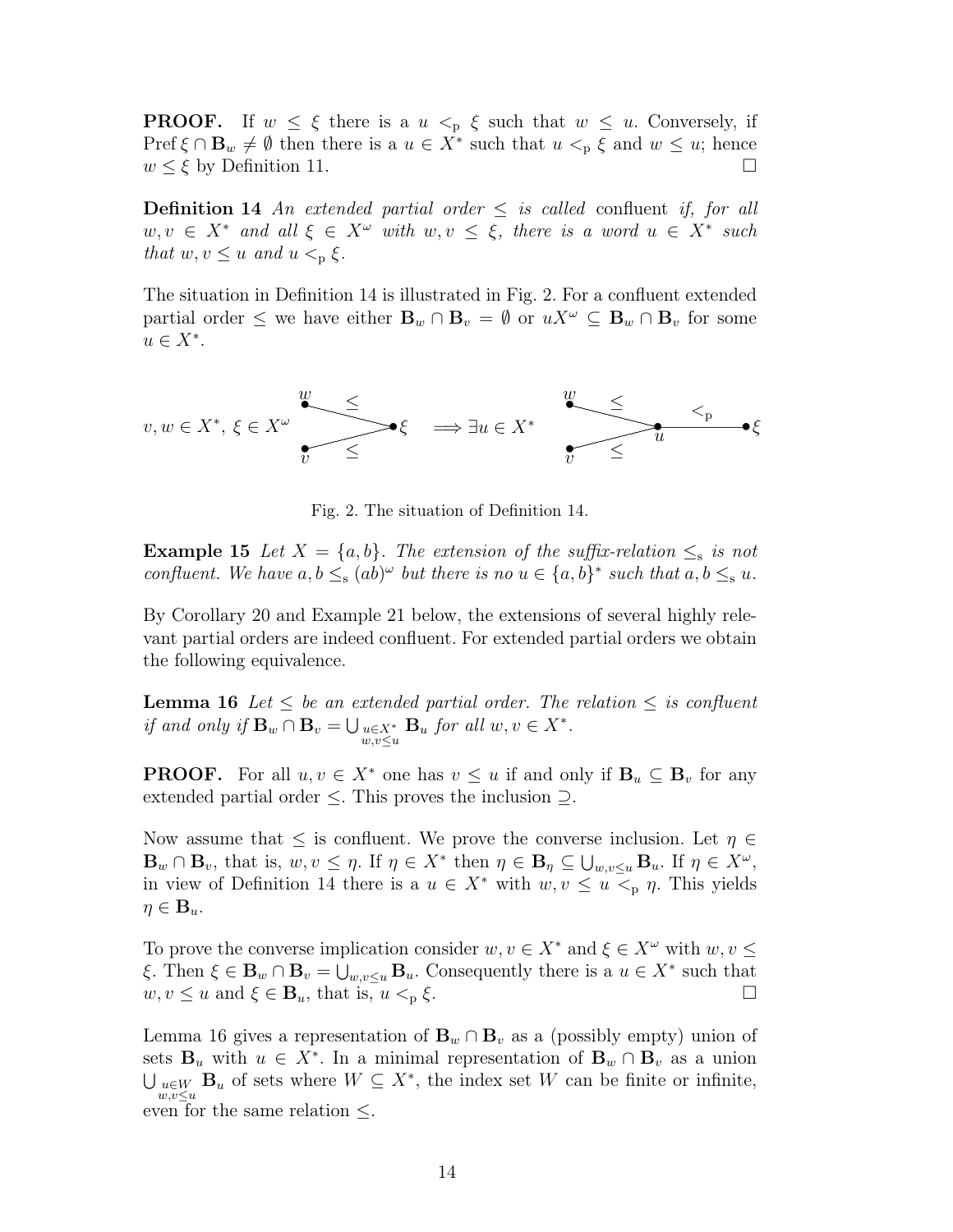**Example 17** We consider the infix-order  $\leq_i$ .

- (1) If  $X = \{0, 1\}$  then  $\mathbf{B}_0 \cap \mathbf{B}_1 = \mathbf{B}_{01} \cup \mathbf{B}_{10}$ , and the union is finite, whereas the minimal representation  $B_{01} \cap B_{10} = \bigcup_{n \geq 1} B_{01^n} \cup B_{10^n}$  is an infinite union.
- (2) If we consider  $\mathbf{B}_0 \cap \mathbf{B}_1$  over the ternary alphabet  $X = \{0, 1, 2\}$  then a minimal representation is  $B_0 \cap B_1 = \bigcup_{n \geq 0} B_{02^n} \cup B_{12^n}$ , where the union is infinite.

*Neither*  $B_{01} ∩ B_{10}$  nor, in the ternary case,  $B_0 ∩ B_1$  can be represented as finite unions.

#### 6.1 Prefix-Based Partial Orders

Intuitively, taking limits of words implies that one moves from prefixes to prefixes; hence the pre-dominance of considerations based on the prefix order. While we shall not dwell on this point in the present paper, it is far less intuitive what a topology on words would look like if one took away the European way of reading words from left to right. In this section we consider topologies from partial orders which are compatible with the prefix order. Hence, ideas derived for the latter can be adequately generalized. We investigate particular cases of confluent extended partial orders. Several prominent instances of such orders are given in Example 21 below.

**Definition 18** A partial order  $\leq$  on  $X^*$  is called prefix-based if, for all  $w, v \in X^*, w \leq_{p} v \implies w \leq v,$ 

**Lemma 19** A partial order  $\leq$  on  $X^*$  is prefix-based if and only if, for all  $w, v, u \in X^*$ ,  $w \leq v$  and  $v \leq_{p} u$  imply  $w \leq u$ .

**PROOF.** Let  $\leq$  be prefix-based and let  $w \leq v$  and  $v \leq_p u$ . Then  $v \leq u$  and, since  $\leq$  is transitive, we get  $w \leq u$ .

Conversely, if  $w \leq v$  and  $v \leq_{p} u$  imply  $w \leq u$ , we choose  $w = v$  and obtain that  $w \leq_{p} u$  implies  $v \leq u$ .

Corollary 20 If a partial order  $\leq$  on  $X^*$  is prefix-based then its extension to  $X^{\infty}$  is confluent.

**PROOF.** Assume  $w, v \leq \xi$  for  $w, v \in X^*$  and  $\xi \in X^{\omega}$ . According to Equation (6) there are  $u_w, u_v \in X^*$  such that  $w \leq u_w \leq_{\mathfrak{p}} \xi$  and  $v \leq u_v \leq_{\mathfrak{p}} \xi$ . Without loss of generality let  $u_w \n\leq_p u_v$ . Since  $\leq$  is prefix-based, this implies also  $w \leq u_v \leq_p \xi$ ; hence  $\leq$  is confluent.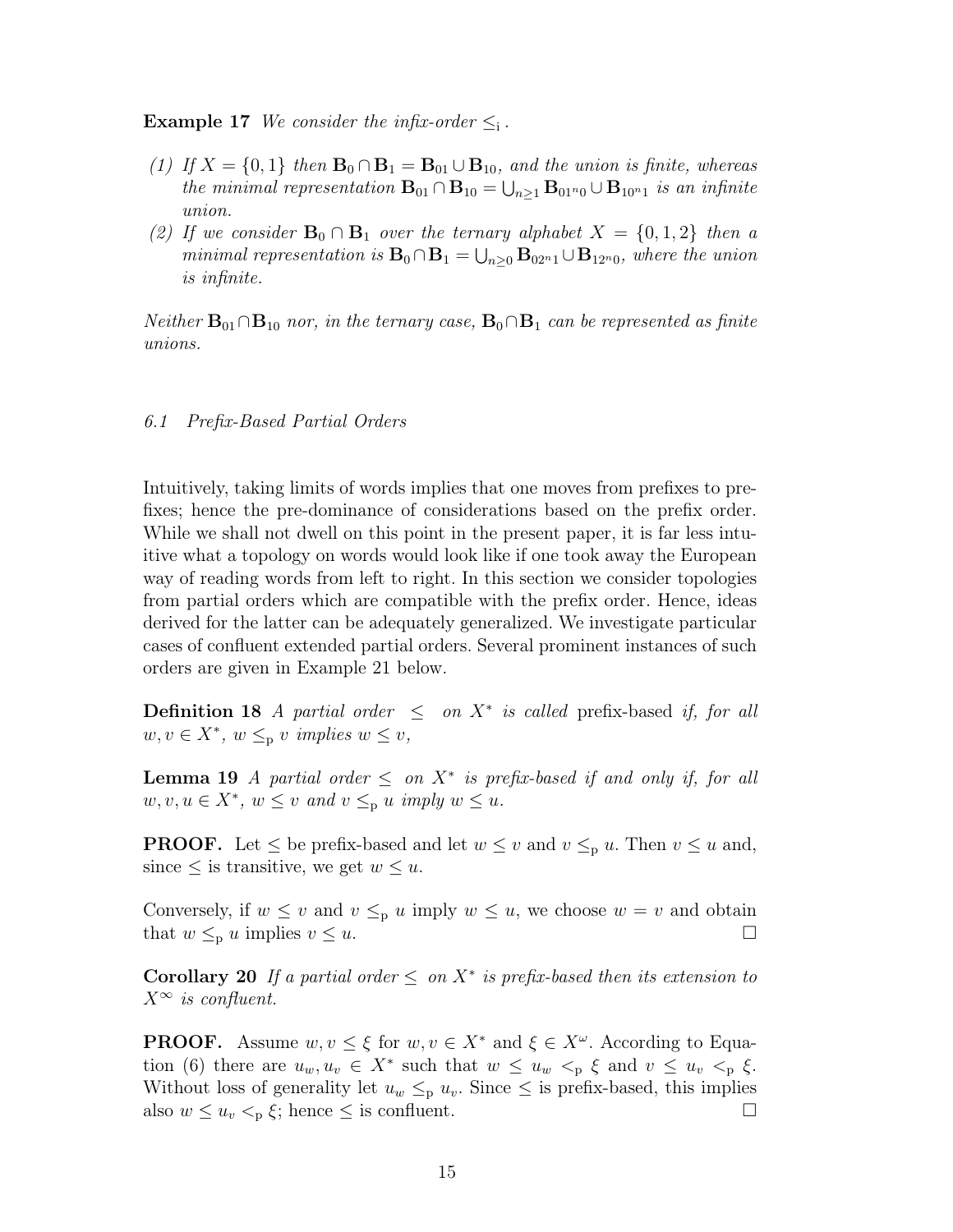Example 21 The following partial orders are prefix-based:

- (1) infix-order  $\leq_i$ ,
- (2) embedding (or shuffle) order  $\leq_e$ ,
- (3) quasi-lexicographical order  $\leq_{q-\text{lex}}$ , and
- (4) lexicographical order  $\leq_{\text{lex}}$ .

When  $\leq$  =  $\leq_p$  the resulting topology  $\tau_{\leq_p}$  on  $X^{\infty}$  is a SCOTT topology (see [56]), that is, every directed family  $w_0 \leq_p \cdots w_i \leq_p w_{i+1} \leq_p \cdots$  has a least upper bound. The partial orders considered above do not have this property.

Consider, for example, the directed family  $0 \leq \cdots \leq 0^i \leq 0^{i+1} \leq \cdots$  where  $\leq$ is a partial order. When  $\leq \leq_{\rm p}$ , the  $\omega$ -word  $0^{\omega}$  is the unique (and "natural") upper bound. On the other hand, when  $\leq$  is any one of the relations considered above, in addition to  $0^{\omega}$ , also  $\prod_{i=0}^{\infty} 0^i \cdot 1$  is an upper bound.

For prefix-based relations  $\leq$  we have a connection between  $\leq$  and the prefix relation similar to Proposition 13.

**Proposition 22** Let  $\xi \in X^{\omega}$ ,  $w \in X^*$ , and let  $\leq$  be the extension of a prefixbased partial order. Then  $w \leq \xi$  if and only if  $\text{Pref} \xi \setminus \mathbf{B}_w$  is finite.

**PROOF.** If  $w \leq \xi$  there is a  $u \leq_{p} \xi$  such that  $w \leq u$ . Lemma 19 implies that, for all  $v \in X^*$  with  $u \leq_{p} v <_{p} \xi$ ,  $w \leq v$ . Hence, if  $y \in \text{Pref} \xi \setminus \mathbf{B}_w$ , then  $y <_{p} u$ ; thus Pref  $\xi \setminus \mathbf{B}_{w}$  is finite.

Conversely, if Pref  $\xi \setminus \mathbf{B}_w$  is finite then Pref  $\xi \cap \mathbf{B}_w \neq \emptyset$ ; the assertion follows by Proposition 13.  $\Box$ 

#### 7 Quasi-Right Topologies

In order to relate the topologies to a limit process approaching infinite words by finite ones we should require that an infinite word  $\xi \in X^{\omega}$  not be an isolated point in the topology  $\tau_{\leq}$  derived from  $\leq$ . This is in contrast to the situation in the right topology  $\boldsymbol{\alpha}$  on  $X^{\infty}$ .

To this end we consider quasi-right topologies on the set  $X^{\infty}$  partially ordered by some relation  $\leq$ . In contrast to the right topology  $\alpha_{\leq}$  the quasi-right topology  $\tau_{\leq}$  on  $X^{\infty}$  derived from the extended partial order  $\leq$  is generated by the sub-basis  $(\mathbf{B}_w)_{w \in X^*}$  where  $\mathbf{B}_w = \{\eta \mid \eta \in X^\infty \wedge w \leq \eta\}$ . Thus we do not include the sets  $\mathbf{B}_{\xi}$  for  $\xi \in X^{\omega}$  in the class of open sets.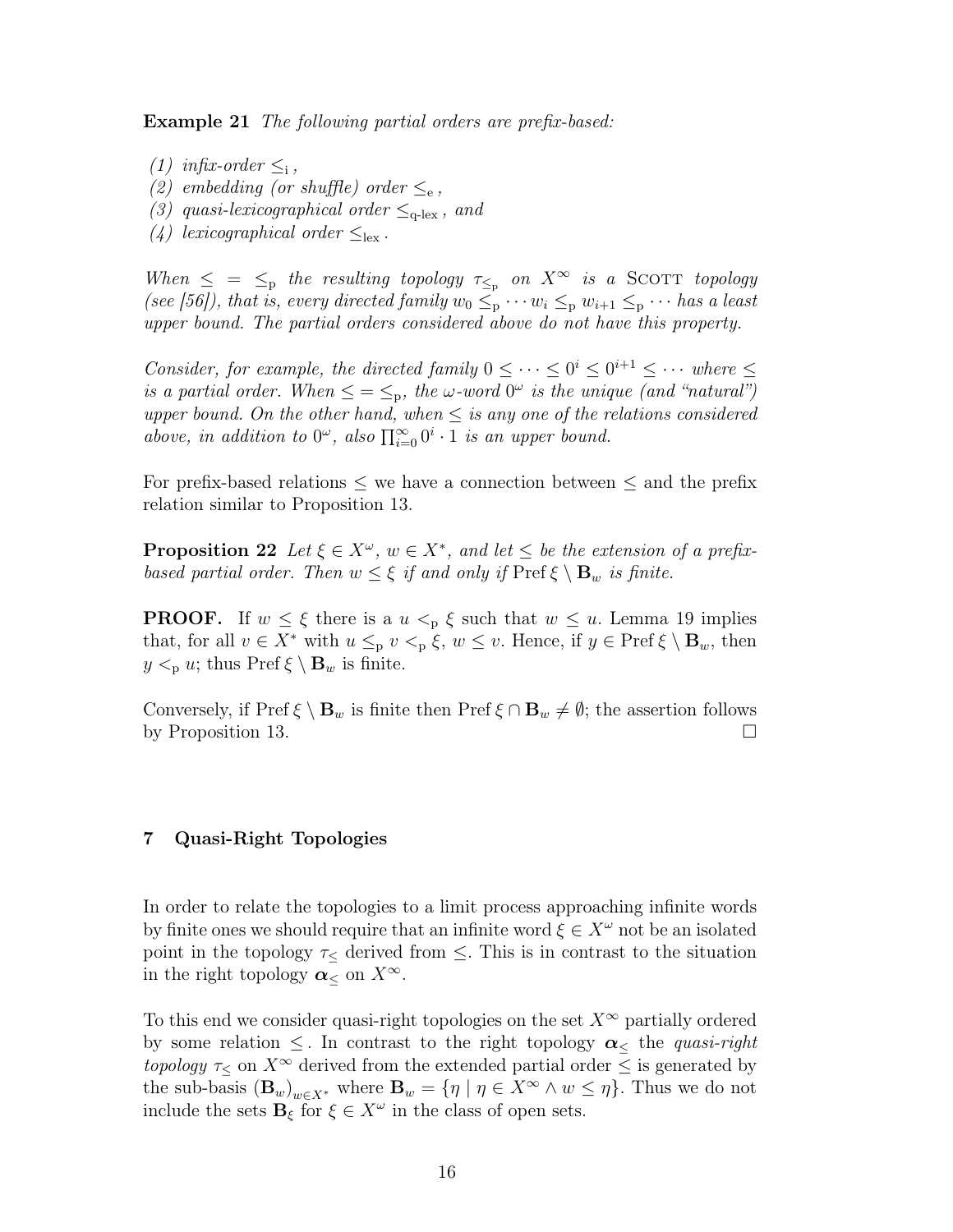For extended partial orders Definition 11 yields the following representation:

$$
\mathbf{B}_w = \{ v \mid v \in X^* \land w \le v \} \cdot (\{\varepsilon\} \cup X^\omega). \tag{7}
$$

Similarly to the right topology  $\boldsymbol{\alpha}_{\leq}$ , for  $w \in X^*$ , the set  $\mathbf{B}_w$  is the smallest open set containing w, and, since the family  $(\mathbf{B}_w)_{w \in X^*}$  is countable, the topology  $\tau_{\leq}$  has the countable basis  $\{\bigcap_{i=1}^{n} \mathbf{B}_{w_i} \mid n \in \mathbb{N} \land w_i \in X^* \text{ for } i = 1, \ldots, n\}.$ 

From Lemma 16 we obtain a necessary and sufficient condition as to when the family  $(\mathbf{B}_w)_{w \in X^*}$  is a basis.

**Proposition 23** The family  $(\mathbf{B}_w)_{w \in X^*}$  is a basis of the topology  $\tau$  if and only if the extended partial order  $\leq$  is confluent.

**Proposition 24** Let  $\leq$  be an extended partial order on  $X^{\infty}$ . Then, for  $\xi \in$  $X^{\omega}$ , one has  $\mathbf{B}_{\xi} = {\xi}$ , and  $\mathbf{B}_{\xi}$  is not open in  $\tau \leq \xi$ .

If, moreover, the order  $\leq$  is confluent, then no non-empty subset  $F \subseteq X^{\omega}$  is open.

**PROOF.** By definition,  $B_{\xi} = {\xi}$ . Assume that  ${\xi}$  is open. Then  ${\xi}$ contains a non-empty basis set  $\bigcap_{i=1}^n \mathbf{B}_{w_i}$ . Hence  $\xi \in \mathbf{B}_{w_i}$ , for all  $i = 1, \ldots, n$ . Consequently, for every  $i = 1$ , there is a prefix  $u_i < p \xi$  such that  $w_i \leq u_i$ . Let  $u_1$  be the longest of these prefixes. Then, according to Equation (7), every  $\mathbf{B}_{w_i}$  contains the set  $u_1 \cdot X^{\omega}$ . Hence  $u_1 X^{\omega} \subseteq {\{\xi\}}$ , a contradiction.

Now, let  $\leq$  be confluent and let F be a non-empty open subset of  $X^{\omega}$ . By Proposition 23,  $\mathbf{B}_w \subseteq F$  for some  $w \in X^*$ . This contradicts  $F \subseteq X^{\omega}$  $\Box$ 

The next example shows that the hypothesis for  $\leq$  to be confluent is indeed essential.

**Example 25** Consider  $X = \{0, 1\}$  and the suffix-order  $\leq_s$ . Then  $\mathbf{B}_0 \cap \mathbf{B}_1 =$  $X^{\omega} \setminus \{0^{\omega}, 1^{\omega}\} \subseteq X^{\omega}$  is open.

#### 7.1 Accumulation Points and Cluster Points

In this part we use the fact that  $\mathbf{B}_w$  is the smallest open set containing  $w \in X^*$ to describe the accumulation and cluster points in the topology  $\tau_{\leq}$  in greater detail. As a first immediate consequence we obtain a result on finite words.

**Lemma 26** Let  $w \in X^*$  and  $M \subseteq X^\infty$ .

(1) w is an accumulation point of M with respect to  $\tau<$  if and only if  $\mathbf{B}_w \cap$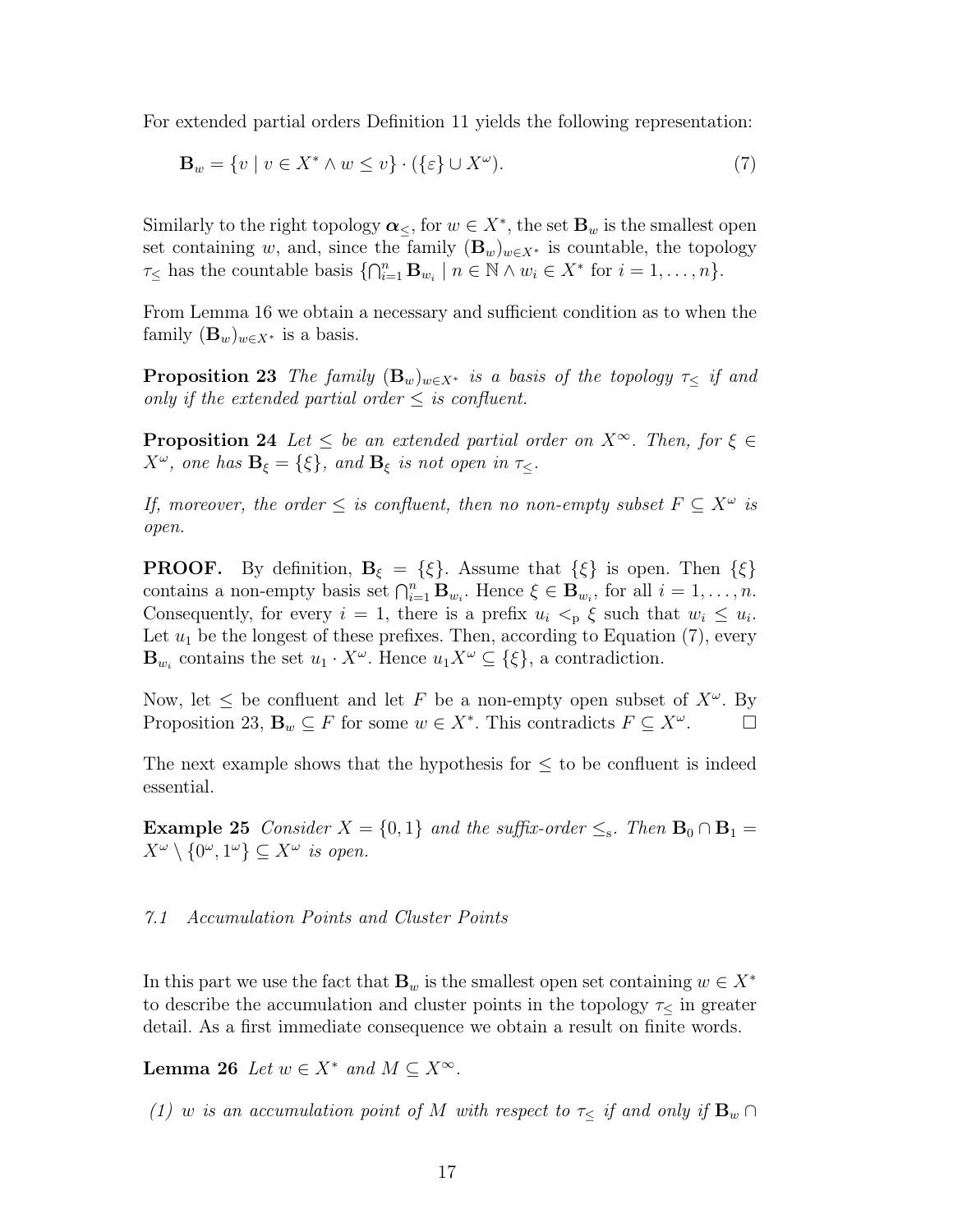$(M \setminus \{w\}) \neq \emptyset.$ 

(2) w is a cluster point of M with respect to  $\tau < i f$  and only if  ${\bf B}_w \cap M$  is infinite.

For infinite words we obtain the following.

**Lemma 27** Let  $\xi \in X^{\omega}$  and  $M \subseteq X^{\infty}$ .

- (1) ξ is an accumulation point of M with respect to  $\tau<$  if and only if Pref  $\xi\subseteq$  $\{v \mid \mathbf{B}_v \cap (M \setminus \{\xi\}) \neq \emptyset\}.$
- (2) ξ is a cluster point of M with respect to  $\tau < i f$  and only if Pref  $\xi \subseteq \{v \mid$ card  $(\mathbf{B}_v \cap M) \geq \aleph_0$ .

**PROOF.** If  $\xi$  is an accumulation point of M then  $M' \cap (M \setminus \{\xi\}) \neq \emptyset$  for every open set  $M'$  containing  $\xi$ . This holds, in particular, for every basis set  $\mathbf{B}_v$  with  $v <_{p} \xi$ .

Conversely, let Pref  $\xi \subseteq \{v \mid \mathbf{B}_v \cap (M \setminus \{\xi\}) \neq \emptyset\}$ , and let M' be an open set with  $\xi \in M'$ . Then there is a basis set  $\mathbf{B}_w \subseteq M'$  containing  $\xi$ . Thus,  $w \leq \xi$  and, according to Definition 11, there is a  $v <_{p} \xi$  such that  $w \leq v$ . Thus  $\mathbf{B}_v \cap (M \setminus \{\xi\}) \neq \emptyset$ . Since  $w \leq v$ , we obtain  $\xi \in \mathbf{B}_v \subseteq \mathbf{B}_w \subseteq M'$ . Consequently,  $M' \cap (M \setminus \{\xi\}) \neq \emptyset$ .

The proof of the second part is obtained analogously, replacing the condition of  $\mathbf{B}_v \cap (M \setminus \{\xi\}) \neq \emptyset$  by that of card  $(\mathbf{B}_v \cap M) \geq \aleph_0$ .

Now Equation  $(5)$  yields the following characterisation of the closure cl<.

**Corollary 28** Let  $\leq$  be an extended partial order on  $X^{\infty}$  and, for  $M \subseteq X^{\infty}$ , let  $\overline{M} = \{w \mid w \in X^* \wedge \mathbf{B}_w \cap M \neq \emptyset\}.$  Then

$$
\mathrm{cl}_{\leq}(M) = \overline{M} \cup \{\xi \mid \xi \in X^{\omega} \wedge \mathrm{Pref} \xi \subseteq \overline{M}\}.
$$

The following example shows that in our topologies – unlike metric topologies – accumulation points and cluster points, even in  $X^{\omega}$ , can be different.

**Example 29** Consider  $X = \{0, 1\}$  and the quasi-lexicographic order  $\leq_{q-\text{lex}}$ . All nonempty open sets contain  $1^\omega$ . Thus every  $\xi \in \{0,1\}^\omega \setminus \{1^\omega\}$  is an accumulation point of the set  $M = \{1^{\omega}\}\$ . But M has no cluster points.

**Definition 30** A partial order  $\leq$  on  $X^{\infty}$  is well-founded if, for every  $w \in X^*$ , the set  $Pred<sub><</sub> w$  of predecessors of w is finite,

**Theorem 31** Let  $\leq$  be a well-founded prefix-based partial order on  $X^{\infty}$ , let  $W \subseteq X^*$  and let  $\xi \in X^{\omega}$ . Then  $\xi$  is an accumulation point of W if and only if it is a cluster point of W.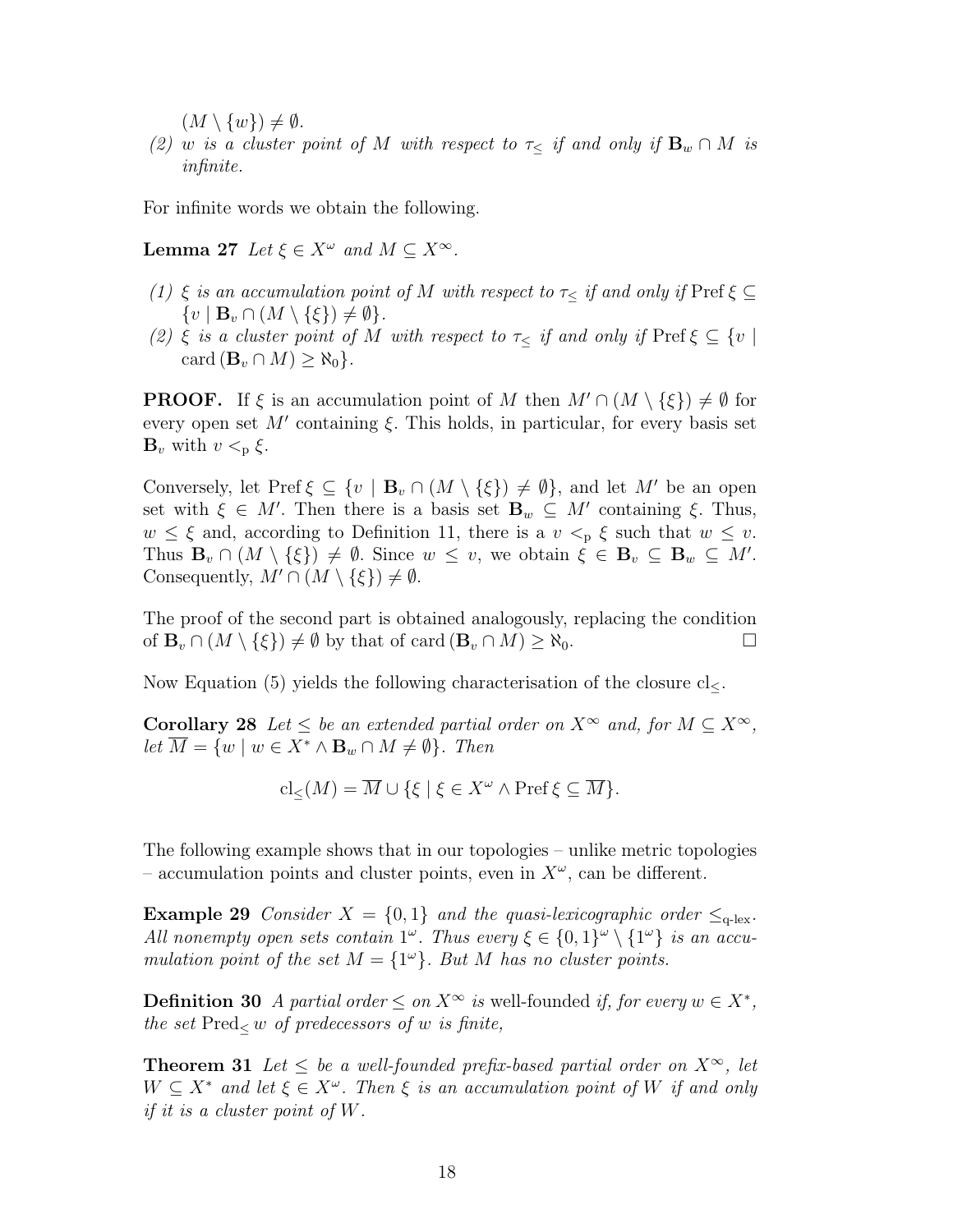**PROOF.** By Remark 2 every cluster point of W is an accumulation point of W. For the converse, we use Lemmata 26 and 27 to show that, if, for all  $v <_{p} \xi$ ,  $\mathbf{B}_{v} \cap W \neq \emptyset$  then, for all  $v <_{p} \xi$ ,  $\mathbf{B}_{v} \cap W$  is infinite.

Assume that, for all  $v <_{p} \xi$ ,  $\mathbf{B}_{v} \cap W \neq \emptyset$  and consider a word u with  $v <_{p} u <_{p}$ ξ. Since  $\leq$  is prefix-based, we have also  $v < u$  and thus  $\mathbf{B}_v \cap W \supseteq \mathbf{B}_u \cap W$ . This shows that  $(\mathbf{B}_u \cap W)_{u \leq p \xi}$  is an infinite descending family of non-empty sets.

If  $w \in \bigcap$  $u_{\leq p\xi}$  **B**<sub>u</sub> ∩ *W* then  $u \leq w$  for all  $u \in \text{Pref} \xi$  which contradicts the fact that  $\leq$  is well-founded. Consequently,  $(\mathbf{B}_u \cap W)_{u \leq p \xi}$  is an infinite descending family of non-empty sets having an empty intersection. Therefore, all  ${\bf B}_u \cap W$ are infinite.  $\Box$ 

We conclude this subsection with two examples which show that the assumptions regarding the partial order ≤ in Theorem 31 are essential.

**Example 32** The lexicographical order  $\leq_{\text{lex}}$  is not well-founded but prefixbased. Consider the language  $W = \{11\} \subseteq \{0,1\}^*$ . Then the infinite word  $1 \cdot 0^{\omega}$  is an accumulation point of W. Since W is finite, it cannot have cluster points.

**Example 33** The suffix order  $\leq_s$  is well-founded but not prefix-based. Let again  $X = \{0, 1\}$  and consider the language  $W = \{0\} \cup 1^* \cdot 101 \cdot 1^*$  and the infinite word  $\xi = 0 \cdot 1^{\omega}$ . Here  $\mathbf{B}_w \cap W \neq \emptyset$  for all  $w \in \text{Pref} \xi = \{\varepsilon\} \cup 0 \cdot 1^*$  and  $\mathbf{B}_0 \cap W$  is finite.

### 7.2 Adherences Related to the Topologies  $\tau$ <

It is interesting to note that that the closure operator  $cl$  of the topology  $\tau_{\leq}$  is closely related to the language-theoretical operation of adherence. Adherence (or ls-limit) was first introduced for the prefix-relation  $\leq_{p}$  (see  $[57,61,38,42,4,58,59]$ , and then in [16] for the infix-order  $\leq_i$ .

In this section we define the operation of adherence for arbitrary extended  $\text{partial orders} \leq \text{and we prove its relation to the corresponding closure opera-}$ tion cl≤. Moreover we show that for prefix-based partial orders adherence can be expressed with the aid of the prefix-order.

For notational convenience, given a partial order  $\leq$  on  $\mathcal{X}$ , we define a relation, also denoted by  $\leq$ , on  $2^{\mathcal{X}}$  as follows: Let  $M, M' \subseteq \mathcal{X}$ . Then  $M \leq M'$  if and only if for every  $x \in M$  there is an  $x' \in M'$  such that  $x \leq x'$ .

**Proposition 34** The relation  $\leq$  on  $2^{\mathcal{X}}$  has the following properties: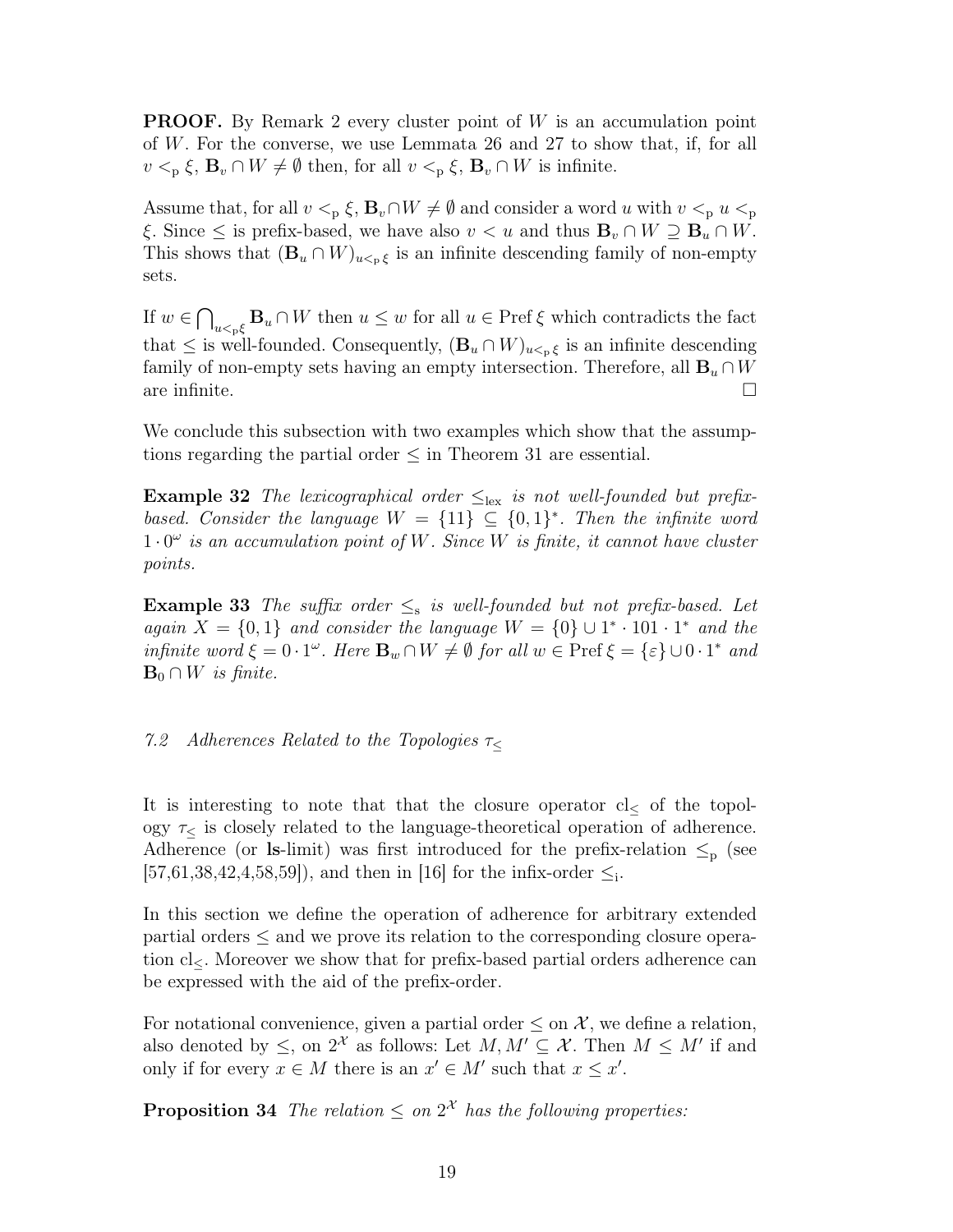- $(1)$  < is reflexive and transitive.
- $(2) \leq$  is not necessarily anti-symmetric.
- (3)  $M \subseteq M'$  implies  $M \leq M'$ .
- $(4)$   $\emptyset \leq M$  for all  $M \subseteq \mathcal{X}$ .
- (5) Let I be a set and, for  $i \in I$ , let  $M_i, M'_i \subseteq \mathcal{X}$  such that  $M_i \leq M'_i$ . Then  $\bigcup_{i\in I} M_i \leq \bigcup_{i\in I} M'_i.$
- (6) With  $\mathcal{X} = X^{\infty}$ , let  $\leq$  be an extended partial order, let  $M \subseteq X^*$  and  $M' \subseteq X^{\infty}$ . Then  $M \leq M'$  if and only if  $M \subseteq \{w \mid \mathbf{B}_w \cap M' \neq \emptyset\}$ .

**PROOF.** Assertions  $(1)$ – $(5)$  are direct consequences of the definition. For (6) one uses Equation 7.  $\Box$ 

By Proposition 34(6), in the particular case of the prefix order  $\leq_{p}$  and subsets  $W \subseteq X^*$ ,  $M' \subseteq X^{\infty}$ , one has  $W \leq_{\text{p}} M'$  if and only if  $W \subseteq \text{Pref } M'$ .

For extended partial orders we obtain the following properties.

**Lemma 35** Let  $\leq$  be an extended partial order on  $X^{\infty}$ , let  $\xi \in X^{\omega}$ , and let  $M \subseteq X^{\infty}$ . Then Pred<sub><</sub>  $\xi \leq M$  if and only if Pref  $\xi \leq M$ .

**PROOF.** By Remark 12, Pref  $\xi \subseteq \text{Pred}_{\leq} \xi$ ; hence, if Pred<sub> $\leq \xi \leq M$  then</sub> Pref  $\xi \leq M$ . To prove the converse implication, consider  $v \leq \xi$ . Then there is a  $u <_{p} \xi$  such that  $v \leq u$ . As Pref  $\xi \leq M$ , there is a  $w \in M$  with  $u \leq w$ . As  $\leq$  is transitive, one has  $v \leq w$ .

**Lemma 36** Let  $\leq$  be an extended partial order on  $X^{\infty}$ . If  $W \subseteq X^*$  and  $F \subseteq X^{\omega}$  then  $W \leq F$  if and only if  $W \leq \text{Pref } F$ .

**PROOF.**  $W \leq F$  holds true if and only if, for all  $w \in W$ , there is a  $\xi \in F$ such that  $w \leq \xi$ . The latter is equivalent to the existence of a prefix  $v \in \text{Pref} \xi$ such that  $w \leq v$ .

In particular, one has  $\mathbf{B}_v \cap F \neq \emptyset$  if and only if  $\mathbf{B}_v \cap \text{Pref } F \neq \emptyset$ .

**Theorem 37** Let  $M \subseteq X^{\infty}$ ,  $W \subseteq X^*$  and  $F \subseteq X^{\omega}$ , and let  $\leq$  be an extended partial order on  $X^{\infty}$ . Then  $M \leq W \cup F$  if and only if  $M \cap X^{\omega} \subseteq F$  and  $M \cap X^* \leq W \cup \text{Pref } F.$ 

**PROOF.**  $M \leq W \cup F$  implies that  $M \cap X^{\omega} \leq W \cup F$  and  $M \cap X^* \leq W \cup F$ . As  $\leq$  is the identity on  $X^{\omega}$ ,  $M \cap X^{\omega} \subseteq F$  follows. Split  $M \cap X^*$  into  $M_W \cup M_F$ such that  $M_W \leq W$  and  $M_F \leq F$ . Then, by Lemma 36,  $M_F \leq$  Pref F; hence  $M \cap X^* \leq W \cup \text{Pref } F$  by Proposition 34(5).

Conversely, let  $M \cap X^{\omega} \subseteq F$  and  $M \cap X^* \subseteq W \cup \text{Pref } F$ . Again the splitting argument for  $M \cap X^*$  and the recombination of the three parts  $M \cap X^{\omega}$ ,  $M_W$ and  $M_F$  prove the assertion using Lemma 36 and Proposition 34(5).  $\Box$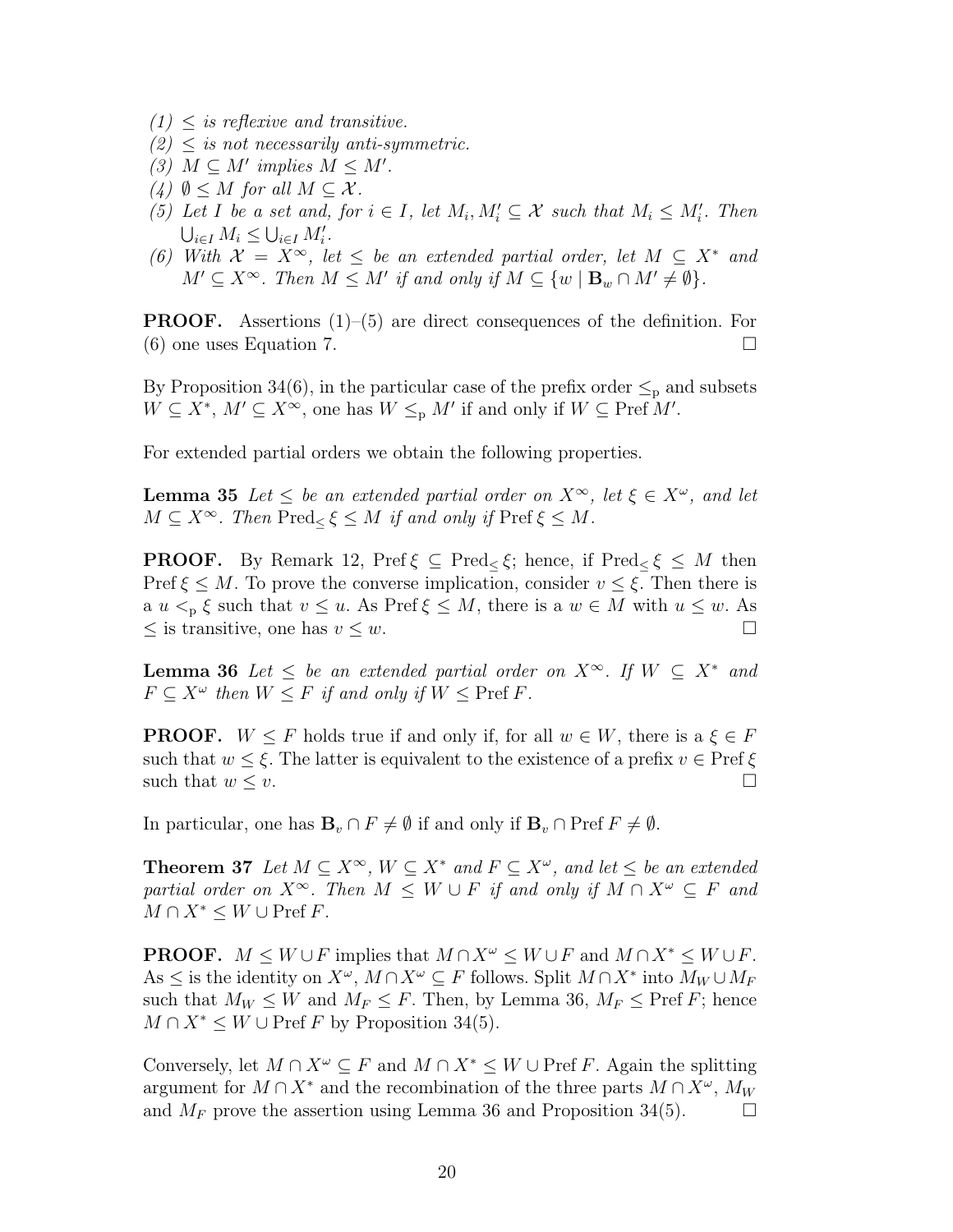We now define the adherence with respect to arbitrary extended partial orders. To do so we follow the pattern used for the prefix order.

**Definition 38** Let  $\leq$  be an extended partial order on  $X^{\infty}$  and let  $W \subseteq X^*$ . Then the set Adh $\langle W = \{\xi \mid \xi \in X^{\omega} \land \forall v \in \text{Pred}_{\leq \xi} \exists w \in W \, v \leq w\}$  is the  $\leq$ -adherence *of W*.

**Remark 39** Adh<sub><</sub>  $W = \{ \xi \mid \xi \in X^\omega \wedge \text{Pred}_{\leq} \xi \leq W \}.$ 

**Proposition 40** If  $\leq$  is an extended partial order then

$$
Adh_{\leq} W = \{ \xi \mid \xi \in X^{\omega} \wedge \text{Pref} \xi \leq W \}.
$$

**PROOF.** This follows from Lemma 35. □

**Lemma 41** Let  $\leq$  be an extended partial order on  $X^{\infty}$  and  $W \subseteq X^*$ .

- (1) Adh  $\leq$  W is the set of accumulation points of W in  $X^{\omega}$ .
- (2) If  $\leq$  is well-founded and prefix-based then Adh $\lt W$  is the set of cluster points of W.

**PROOF.** Let  $\xi \in X^{\omega}$ . In view of the equivalence of  $v \leq w$  and  $w \in \mathbf{B}_v$  we have Pref  $\xi \subseteq \{v \mid \mathbf{B}_v \cap W \neq \emptyset\}$  if and only if Pref  $\xi \leq W$ . Now Proposition 40 proves the first assertion. Assertion (2) follows from (1) and Theorem 31.  $\Box$ 

Now we can prove the result as announced.

**Theorem 42** Let  $W \subseteq X^*$ ,  $F \subseteq X^{\omega}$ , and let  $\leq$  be an extended partial order on  $X^{\infty}$ . Then the closure of  $W \cup F$  in the topology  $\tau_{\leq}$  satisfies

$$
\mathrm{cl}_{\leq}(W \cup F) = \mathrm{Pred}_{\leq}(W \cup F) \cup \mathrm{Adh}_{\leq}(W \cup \mathrm{Pref}\, F).
$$

**PROOF.** By Corollary 28 one has  $cl<(W\cup F) = \{v \mid v \in X^* \wedge \mathbf{B}_v \cap (W \cup F) \}$  $F \neq \emptyset$   $\cup$  { $\xi \mid \xi \in X^{\omega} \wedge \text{Pref} \xi \subseteq \{v \mid \mathbf{B}_v \cap (W \cup F) \neq \emptyset\}$ . Observe that  $\{v \mid v \in X^* \wedge \mathbf{B}_v \cap (W \cup F) \neq \emptyset\} = \text{Pred}_{\leq}(W \cup F)$ . Lemma 36 shows that the conditions  $\mathbf{B}_v \cap (W \cup F) \neq \emptyset$  and  $\mathbf{B}_v \cap (W \cup \text{Pref } F) \neq \emptyset$  are equivalent. Thus  $\{\xi \mid \xi \in X^{\omega} \wedge \text{Pref} \xi \subseteq \{v \mid \mathbf{B}_v \cap (W \cup F) \neq \emptyset\}\} = \{\xi \mid \xi \in X^{\omega} \wedge \forall v (v \leq_{p} \xi \rightarrow \mathbb{R})\}$  $v \in W \cup \text{Pref } F$ , and the assertion is proved.

For the infix order, Dare and Siromoney [16] obtained the identity  $\text{cl}_{\leq_i}(W) =$  $\text{Inf}(W \cup F) \cup \text{Adh}_{\leq i}(W \cup \text{Inf } F)$  where  $\text{Inf } M = \{v \mid v \in X^* \wedge \exists \eta (\eta \in M \wedge v \leq i \}$  $\{\eta\}$ . As Pred<sub> $\leq_i$ </sub> = Inf the result of [16] is a special case of Theorem 42.

Corollary 43 Let  $\leq$  be an extended partial order on  $X^{\infty}$ , and let  $W \subseteq X^*$ . Then  $\text{Adh}_\leq W = \text{cl}_{\leq}(W) \cap X^\omega$ .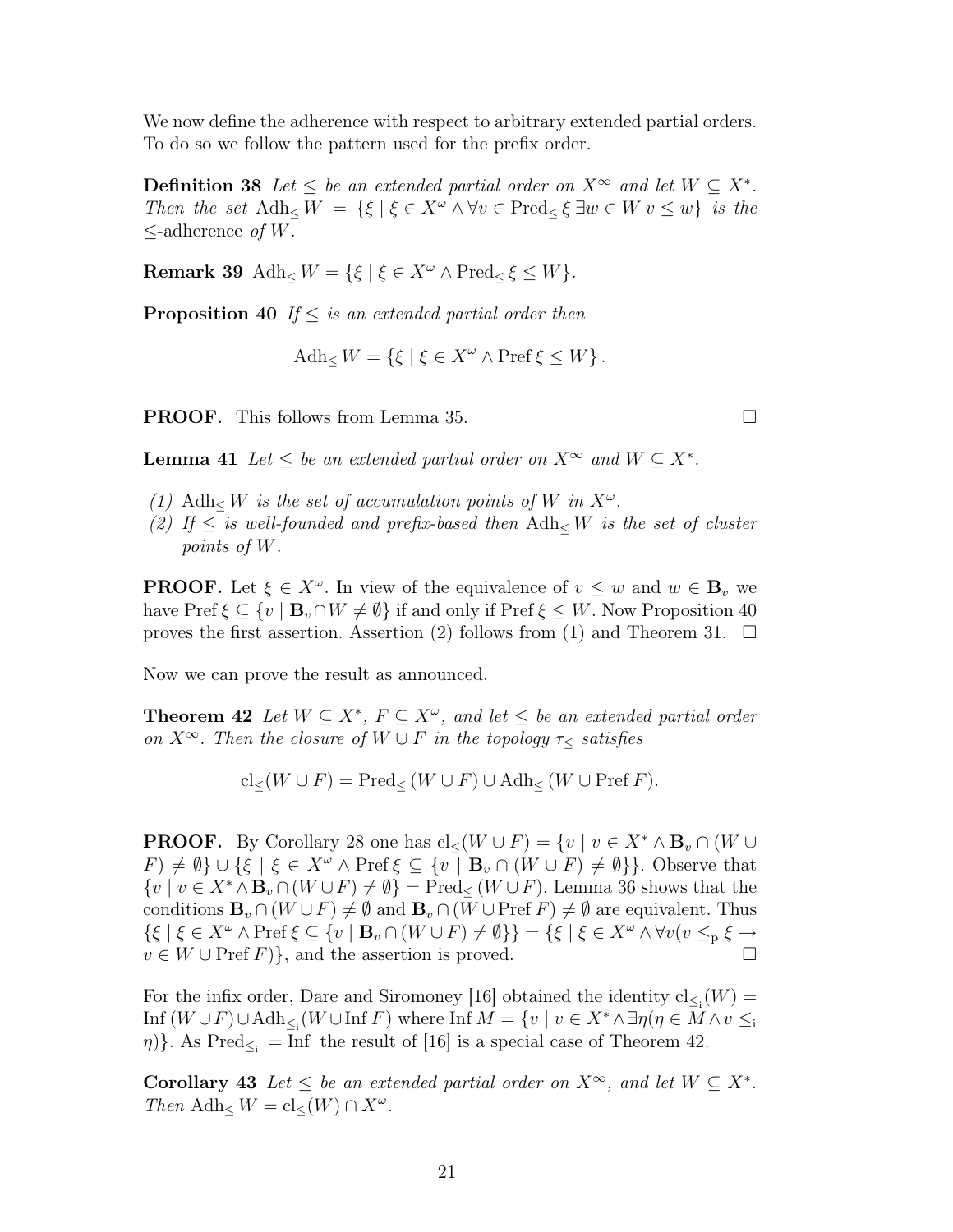#### 7.3 Limits of Sequences

We investigate general properties of the topological spaces  $\tau_{\leq}$  in connection with the language-theoretical operation adherence. As mentioned before we want to study limits of sequences  $w_0 < \cdots < w_i < w_{i+1} < \cdots$  in the topology  $\tau_{\leq}$ .

Recall that a point  $\eta \in X^{\infty}$  is in the limit of the sequence  $(w_j)_{j \in \mathbb{N}}$  if and only if  $w_j \leq \eta$  for almost all  $j \in \mathbb{N}$ . Thus, if  $w_i \neq w_j$  for  $i \neq j$ , the set of limit points  $\lim w_j$  is a subset of the set of cluster points of  $\{w_j \mid j \in \mathbb{N}\}.$ 

**Lemma 44** Let  $w_0 < w_1 < \cdots < w_j < \cdots$  be an infinite family of words, and let the partial order  $\leq$  be well-founded. Then  $\lim(w_j)_{j\in\mathbb{N}} = \text{Adh}_{\leq} \{w_j \mid j \in \mathbb{N}\}.$ 

**PROOF.** As  $\leq$  is well-founded, no limit point of  $(w_j)_{j\in\mathbb{N}}$  can be a finite word. The inclusion  $\lim(w_j)_{j\in\mathbb{N}}\subseteq \text{cl}_{\leq}\{w_j \mid j \in \mathbb{N}\}\$ follows from Theorem 1, because the topology  $\tau_{\leq}$  has a countable basis, and from Corollary 43.

Conversely, let  $\xi \in \text{cl}_{\leq} \{w_j \mid j \in \mathbb{N}\} \cap X^{\omega} = \text{Adh}_{\leq} \{w_j \mid j \in \mathbb{N}\}\.$  Then, according to Corollary 28, for every open set M containing  $\xi$  there is a  $j_0 \in \mathbb{N}$  such that  $w_{j_0} \in M$ . Without loss of generality, we may assume  $M = \bigcap_{i=1}^n \mathbf{B}_{v_i}$ to be a basis set. Thus  $v_i \leq w_{j_0}$  for  $i = 1, \ldots, n$ . Now the assumption  $w_0 < w_1 < \cdots < w_j < \cdots$  shows that  $w_j \in \mathbf{B}_{v_i}$  for all  $i = 1, \ldots, n$  and  $j \geq j_0$ ; hence  $\xi \in \lim(w_j)_{j \in \mathbb{N}}$ .

# 8 The Topology on  $X^{\omega}$  Induced by  $\tau_{\leq}$

In this section we briefly investigate the topologies  $\tau_{\leq}^{(\omega)}$  on the space of infinite words  $X^{\omega}$  which are induced by the quasi-right topologies  $\tau<\infty$ . These topologies are defined by the sub-basis  $(\mathbf{E}_w)_{w \in X^*}$  where

$$
\mathbf{E}_w = \{ \xi \mid \xi \in X^\omega \wedge w \le \xi \}.
$$

A first result concerns the closure operator  $cl_{\leq}^{(\omega)}$  of  $\tau_{\leq}^{(\omega)}$ .

**Theorem 45** Let  $\leq$  be an extended partial order on  $X^{\infty}$ . Then  $cl_{\leq}^{(\omega)}F$  =  $\text{Adh}_{\leq} \text{Pref } F$  is the closure of  $F \subseteq X^{\omega}$  in the topology  $\tau_{\leq}^{(\omega)}$ .

**PROOF.** Since  $\tau_{\leq}^{(\omega)}$  is the topology on  $X^{\omega}$  induced by  $\tau_{\leq}$ , we have  $\text{cl}_{\leq}^{(\omega)}(F)$  =  $\operatorname{cl}_{\leq}(F) \cap X^{\omega}$ . Now the assertion follows from Corollary 43.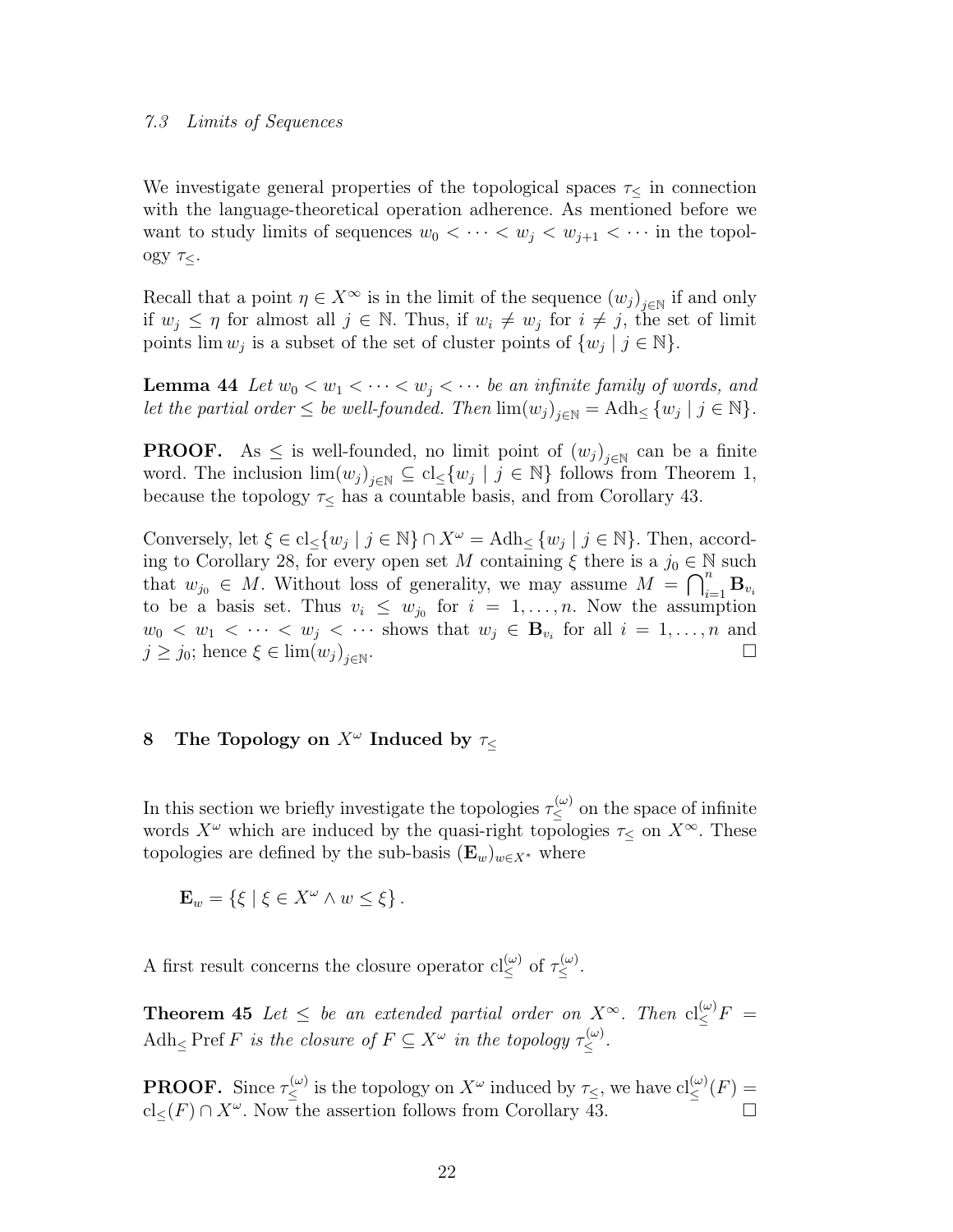In connection with Lemma 44 this result establishes conditions for the limit of an increasing family of words  $w_0 < \cdots < w_j < w_{j+1} < \cdots$  to have a unique limit point in  $X^{\omega}$ . A necessary condition for this is obviously, that the topology  $\tau_{\leq}^{(\omega)}$  have singletons  $\{\xi\},\ \xi\in X^{\omega}$ , as closed sets. In the sequel we investigate this issue for the partial orders of Example 21.

#### 8.1 Quasi-Lexicographical and Lexicographical Order

The case of the quasi-lexicographical order  $\leq_{q-\text{lex}}$  is trivial.

**Example 46** The topology on  $X^{\omega}$  induced by  $\tau_{\leq_{q-\text{lex}}}$  is trivial: only  $\emptyset$  and  $X^{\omega}$ are open, as  $w \leq_{q-\text{lex}} \xi$  for all  $w \in X^*$  and  $\xi \in X^{\omega}$ .

For the case of the lexicographical order some preliminary considerations are needed. Regard the alphabet X as the set of non-zero  $q$ -ary digits  $X = \{1, \ldots, q-1\}$  where card  $X = q-1$ , and identify an  $\infty$ -word  $\eta \in X^{\infty}$ with the q-ary expansion 0. $\eta$  of a number in the real interval [0, 1]. For  $\omega$ -words this yields an injective and continuous mapping  $\nu$  from  $X^{\omega}$  into the interval [0, 1] the image of which,  $\nu(X^{\omega})$ , is closed.

**Example 47** For  $w \in X^*$  and  $\xi \in X^{\omega}$ ,  $w \leq_{\text{lex}} \xi$  if and only if  $\nu(w) \leq \nu(\xi)$ . This implies that, for  $\zeta, \xi \in X^{\omega}$ ,  $\nu(\zeta) \leq \nu(\xi)$  if and only if  $\text{Pred}_{\leq_{\text{lex}}} \zeta \subseteq$  $\text{Pred}_{\leq_{\text{lex}}}$ ξ. Thus the topology on  $X^{\omega}$  induced by  $\tau_{\leq_{\text{lex}}}$  is homeomorphic to the right topology on the closed subset  $\nu(X^{\omega})$  of the unit interval. Among its closed sets, only the set  $\{1^{\omega}\}\$ is finite. All other closed sets are infinite. Note that  $\nu(1^{\omega})$  is the minimum of  $\nu(X^{\omega})$ .

#### 8.2 Subword Topology and Disjunctive  $\omega$ -Words

The topology  $\tau_{\leq i}^{(\omega)}$  $\zeta_i^{(\omega)}$ , also known as the subword topology was, investigated in [16,60]. To study it, the following notion of disjunctivity is useful.

**Definition 48** [29]  $An \omega$ -word  $\xi \in X^{\omega}$  is disjunctive if  $w \leq_{i} \xi$  for all  $w \in X^*$ .

The subword topology on  $X^{\omega}$  has the following property.

**Example 49** [60] The topology on  $X^{\omega}$  induced by  $\tau_{\leq i}$  has the set of all disjunctive  $\omega$ -words as the intersection of all its non-empty open sets, that is, the closure of every singleton set  $\{\xi\}$ , where  $\xi$  is disjunctive, is the whole space  $X^{\omega}$ . The only closed singleton sets in this topology are the sets  $\{a^{\omega}\}\$  where  $a \in X$ .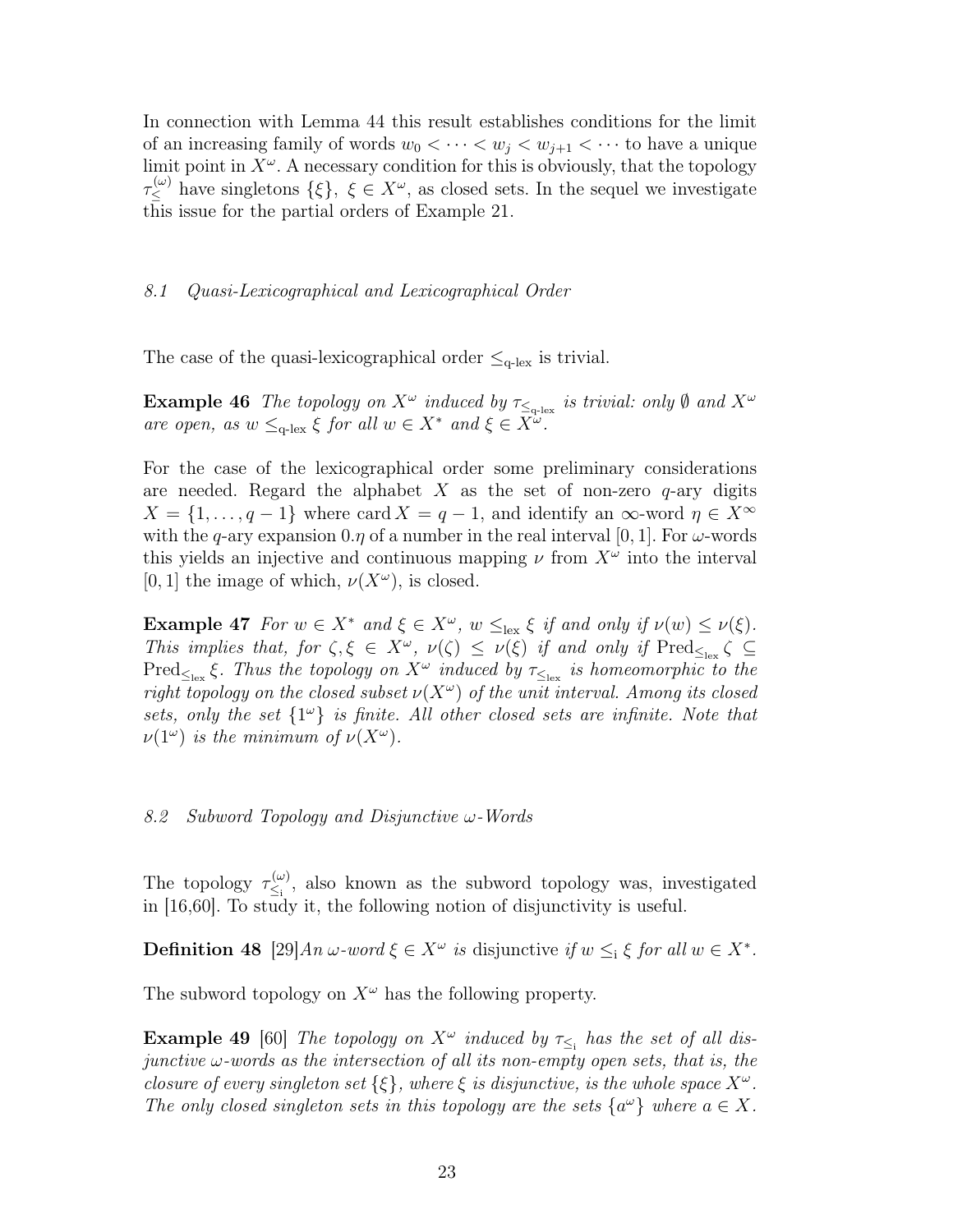#### 8.3 Embedding Order

The investigation of the topology  $\tau_{\leq}^{(\omega)}$  $\zeta_e^{(\omega)}$  induced by the embedding order can be carried out in a manner analogous to the subword topology (see also [16]). Here the  $\omega$ -words containing each letter  $a \in X$  infinitely often play the same rôle as the disjunctive words in the case of the subword topology.

**Example 50** The topology on  $X^{\omega}$  induced by  $\tau_{\leq_{e}}$  has the set of all  $\omega$ -words containing each letter  $a \in X$  infinitely often as the intersection of all its nonempty open sets, that is, the closure of every singleton  $\{\xi\}$ , where  $\xi$  contains each letter infinitely often, is the whole space  $X^{\omega}$ . The only closed singletons in this topology are the sets  $\{a^{\omega}\}\$  where  $a \in X$ .

#### 9 Final Comments

We have identified some principles of inference by which sequences of finite words are extrapolated to infinite words and by which continuous functions on words can be defined. These principles are not restricted to the prefix order of words itself, but still rely on it quite heavily. It should be possible to derive far more general principles which apply to many more relations between words by changing the intuition about words being read left-to-right. Our main point in this paper is to focus on the underlying topologies and to expose the difficulty of defining meaningful topologies on  $X^{\infty}$ .

#### References

- [1] T. Ang, J. A. Brzozowski: Continuous languages. In Csuhaj-Varjú and Ésik [14], 74–85.
- [2] A. Apostolico: String editing and longest common subsequences. In Rozenberg and Salomaa [52], 2, 361–398.
- [3] J. Bertrema: Topologies sur des espaces ordonnés. RAIRO Inform. Théor. 16 (1982), 165–182.
- [4] L. Boasson, M. Nivat: Adherences of languages. J. Comput. System Sci. 20 (1980), 285–309.
- [5] C. S. Calude, H. Jürgensen, L. Staiger: Topology on strings. In Joint Workshop: Domains VIII and Computability over Continuous Data Types, Novosibirsk, September 11–15, 2007. 2007.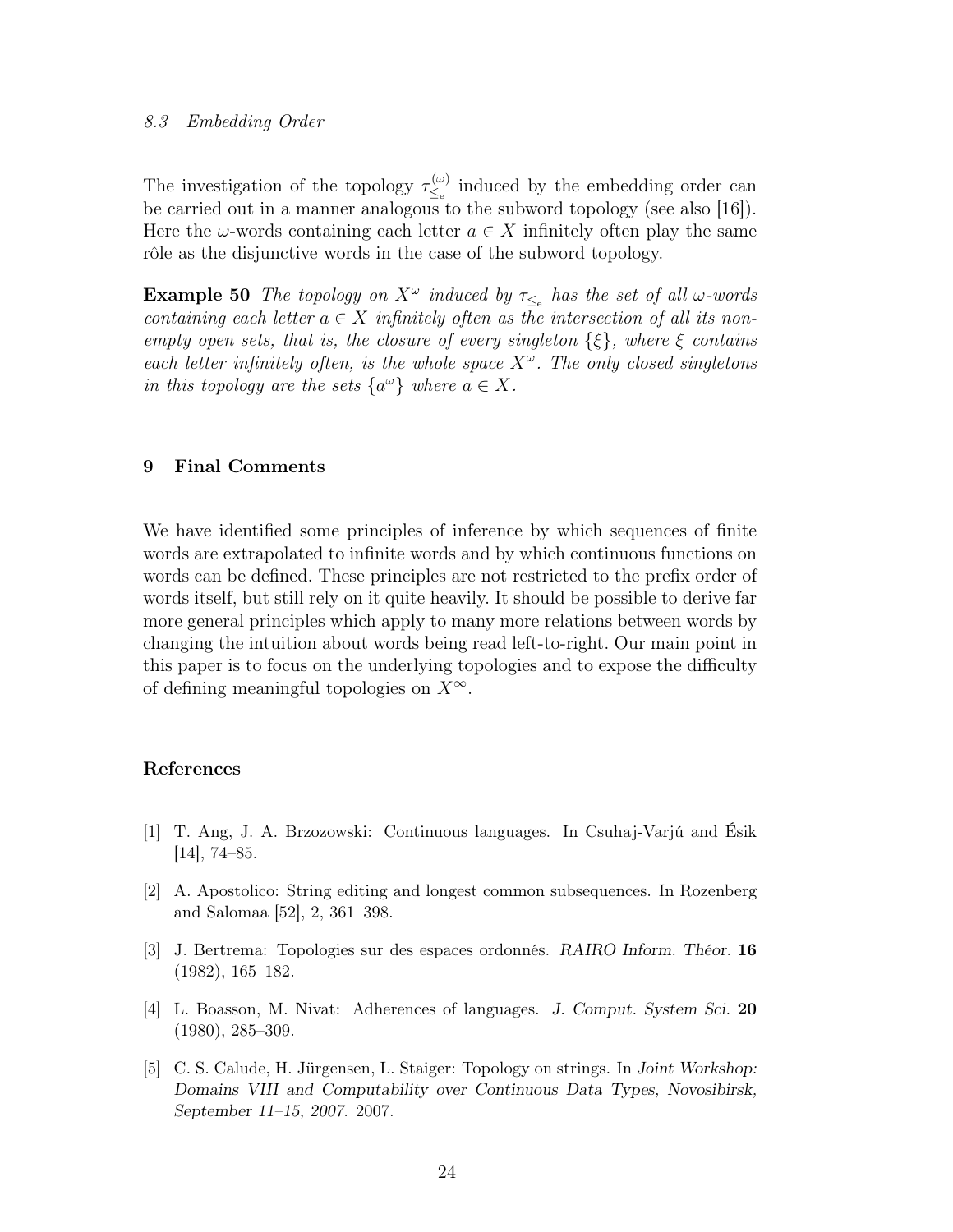- [6] C. S. Calude, H. Jürgensen, M. Zimand: Is independence an exception? Applied Mathematics and Computation 66 (1994), 63–76.
- [7] C. S. Calude: Sur une classe de distances dans un demi-groupe libre. Bull. Math. Soc. Sci. Math. R. S. Roumanie (N. S.) 17 (65) (1973), 123–133.
- [8] C. S. Calude: On the metrizability of a free monoid. Discrete Math. 15 (1976), 307–310.
- [9] C. S. Calude, V. E. Căzănescu: On topologies generated by Moisil resemblance relations. Discrete Math. 25 (1979), 109–115.
- [10] C. S. Calude, S. Marcus, L. Staiger: A topological characterization of random sequences. Info. Processing Letters 88 (2003), 245–250.
- [11] C. S. Calude, K. Salomaa, S. Yu: Additive distance and quasi-distances between words. J. UCS 8 (2002), 141–152.
- [12] Y. A. Choueka: Structure automata. IEEE Trans. Comput. C-23 (1974), 1218– 1227.
- [13] A. H. Clifford, G. B. Preston: The Algebraic Theory of Semigroups, Vols. I, II. Mathematical Surveys 7. American Mathematical Society, Providence, Rhode Island, 1961, 1967.
- [14] E. Csuhaj-Varjú, Z. Ésik (editors): Automata and Formal Languages. 12th International Conference, AFL 2008, Balatonfüred, Hungary, May 27–30, 2008. Proceedings. Computer and Automation Research Institute, Hungarian Academy of Sciences, 2008.
- [15] K. Culik II, A. Salomaa: On infinite words obtained by iterating morphisms. Theoret. Comput. Sci. 19 (1982), 29–38.
- [16] V. R. Dare, R. Siromoney: Subword topology. Theoret. Comput. Sci. 47 (1986), 159–168.
- [17] A. Dincă: Sur quelques problèmes d'analyse contextuelle métrique. Rev. Roum. Math. Pures Appl. 13 (1968), 65–70.
- [18] A. Dincă: Distanţe contextuale în lingvistica algebrică. Stud. Cerc. Mat. 25 (1973), 223–265.
- [19] A. Dincă: Distanţe şi diametre într-un semigrup (cu aplicaţii la teoria limbajelor). Stud. Cerc. Mat. 25 (1973), 359–378.
- [20] A. Dincă: The metric properties on the semigroups and the languages. In A. Mazurkiewicz (editor): Mathematical Foundations of Computer Science 1976, Proceedings, 5th Symposium, Gdánsk, September 6–10, 1976. Lecture Notes in Computer Science 45, 260–264, Springer-Verlag, Berlin, 1976.
- [21] R. Engelking: General Topology. PWN, Warszawa, 1977.
- [22] M. Hall Jr.: A topology for free groups and related groups. Annals of Math. 52 (1950), 127–139.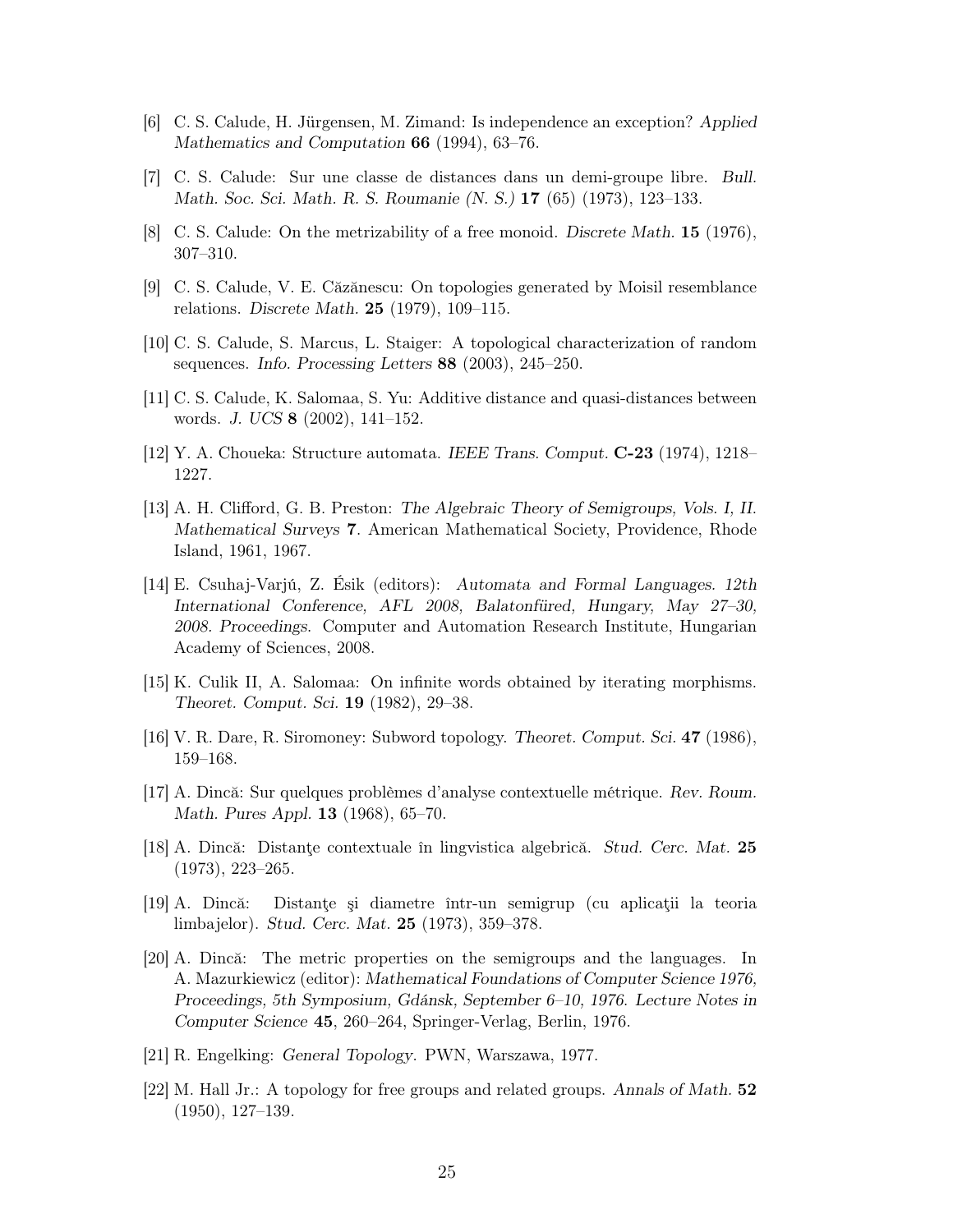- [23] T. Head: Adherence equivalence is decidable for D0L languages. In M. Fontet, K. Mehlhorn (editors): STACS 84: Symposium of Theoretical Aspects of Computer Science, Paris, April 11–13, 1984. Lecture Notes in Computer Science 166, 241–249, Springer-Verlag, Berlin, 1984.
- [24] T. Head: The adherences of languages as topological spaces. In M. Nivat, D. Perrin (editors): Automata on infinite words. Ecole de printemps d'informatique théorique, Le Mont Dore, 14–18 May, 1984. Lecture Notes in Computer Science 192, 147–163, Springer-Verlag, Berlin, 1985.
- [25] T. Head: The topological structure of adherences of regular languages. RAIRO Inform. Théor. Appl. 20 (1986), 31–41.
- [26] T. Head: Adherences of D0L languages. Theoret. Comput. Sci. 31 (1984), 139–149.
- [27] P.-C. Héam: Automata for pro-V topologies. In S. Yu, A. Păun (editors): Implementation and Application of Automata, 5th International Conference, CIAA 2000, London, Ontario, Canada, July 2000, Revised Papers. Lecture Notes in Computer Science 2088, 135–144, Springer-Verlag, Berlin, 2001.
- [28] S. Istrail: Some remarks on non-algebraic adherences. Theoret. Comput. Sci. 21 (1982), 341–349.
- [29] H. Jürgensen, H. J. Shyr, G. Thierrin: Disjunctive  $\omega$ -languages. Elektron. Informationsverarbeit. Kybernetik. 19(6) (1983), 267–278.
- [30] H. Jürgensen, L. Kari, G. Thierrin: Morphisms preserving densities. Internat. J. Comput. Math. 78 (2001), 165–189.
- [31] H. Jürgensen, S. Konstantinidis: Codes. In Rozenberg and Salomaa [52], 1, 511–607.
- [32] H. Jürgensen, I. McQuillan: Homomorphisms preserving types of densities. In Csuhaj-Varjú and Ésik [14], 183–194.
- [33] H. Jürgensen, G. Timmermann: Unscharfe Dominanz und ihre Berechnung. Rev. Roum. Math. Pures Appl. 25 (1980), 871–878.
- [34] W. Kuich: Semirings and formal power series: Their relevance to formal languages and automata. In Rozenberg and Salomaa [52], 1, 609–677.
- [35] K. Kuratowski: Topology I. Academic Press, New York, 1966.
- [36] M. Latteux, E. Timmermann: Two characterizations of rational adherences. Theoret. Comput. Sci. 46 (1986), 101–106.
- $|37|$  V. I. Levenshtein: Двоичные коды ц исправлением выпадений, вставок и замещений символов. Dokl. Akad. Nauk. SSSR  $163(4)$  (1965), 845–848. English translation: Binary codes capable of correcting deletions, insertions, and reversals, Soviet Physics Dokl. 10 (1966), 707–710.
- [38] R. Lindner, L. Staiger: Algebraische Codierungstheorie; Theorie der sequentiellen Codierungen. Akademie-Verlag, Berlin, 1977.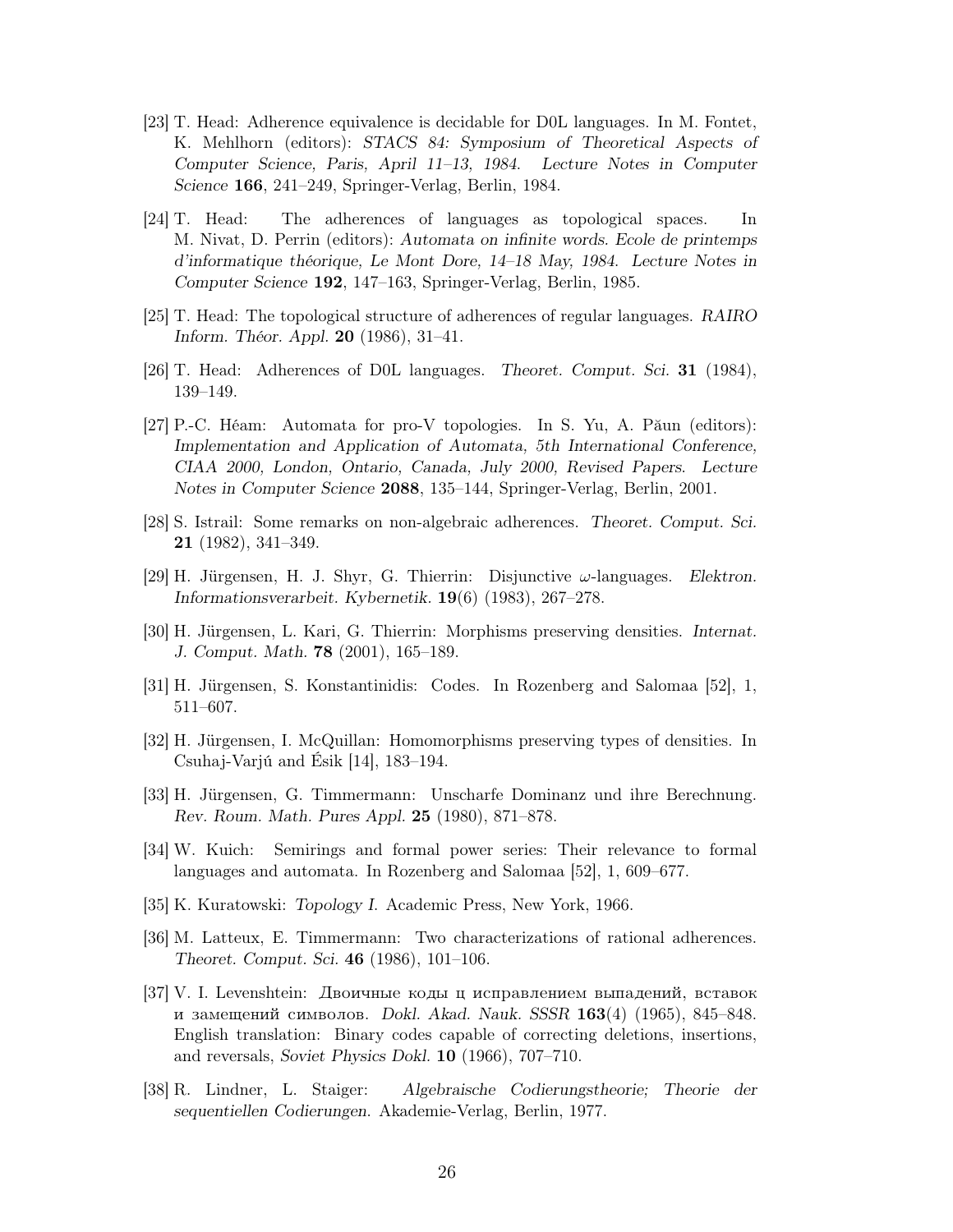- [39] M. Malitza: Topology, binary relations and internal operations. Rev. Roum. Math. Pures Appl. **22** (1977), 515–519.
- [40] S. Marcus: Introduction mathématique à la linguistique structurale. Dunod, Paris, 1966.
- [41] E. Nelson: Categorical and topological aspects of formal languages. Math. Systems Theory 13 (1980), 255–173.
- [42] M. Nivat: Infinite words, infinite trees, infinite computations. In J. W. de Bakker, J. van Leeuwen (editors): Foundations of Computer Science III Part 2: Languages, Logic, Semantics. Mathematical Centre Tracts 109, 3–52. Mathematisch Centrum, Amsterdam, 1979.
- [43] D. Perrin, J.-É. Pin: Infinite Words. Elsevier, Amsterdam, 2004.
- [44] J. E. Pin: Topologies for the free monoid. J. Algebra 137 (1991), 297–337.
- [45] J.-E. Pin: Polynomial closure of group languages and open sets og the Hall topology. In S. Abiteboul, E. Shamir (editors): Automata, Languages and Programming, 21st Internat. Coll., ICALP94, Jerusalem, Israel, July 1994, Proceedings. Lecture Notes in Computer Science 820, 424–435, Springer-Verlag, Berlin, 1994.
- [46] J.-E. Pin, C. Reutenauer: A conjecture on the Hall topology for the free group. Bull. London Math. Soc. 23 (1991), 356–362.
- [47] H. Prodinger: Topologies on free monoids induced by closure operators of a special type. RAIRO Inform. Théor. 14 (1980), 225–237.
- [48] H. Prodinger: Topologies on free monoids induced by families of languages. RAIRO Inform. Théor. 17 (1983), 285–290.
- [49] V. T. Raischi: O distanţă definită în limbajele semantice. Stud. Cerc. Mat. 26 (1974), 265–279.
- [50] R. R. Redziejowski: Infinite word languages and continuous mappings. Theoret. Comput. Sci. 43 (1986), 59–79.
- [51] T. Richter: Lokalisierung in formalen Sprachen. Diplomarbeit, Institut für Informatik, Martin-Luther-Universität Halle-Wittenberg, 2007.
- [52] G. Rozenberg, A. Salomaa (editors): Handbook of Formal Languages. Springer-Verlag, Berlin, 1997.
- [53] W. Shukla, A. K. Srivastava: A topology for automata: A note. Inform. and Control 32 (1976), 163–168.
- [54] H. J. Shyr: Free Monoids and Languages. Hon Min Book Company, Taichung, third ed.,  $2001$ , iv $+282$  pp.
- [55] R. Siromoney, V. R. Dare: On infinite words obtained by selective substitution grammars. Theoret. Comput. Sci. 39 (1985), 281–295.